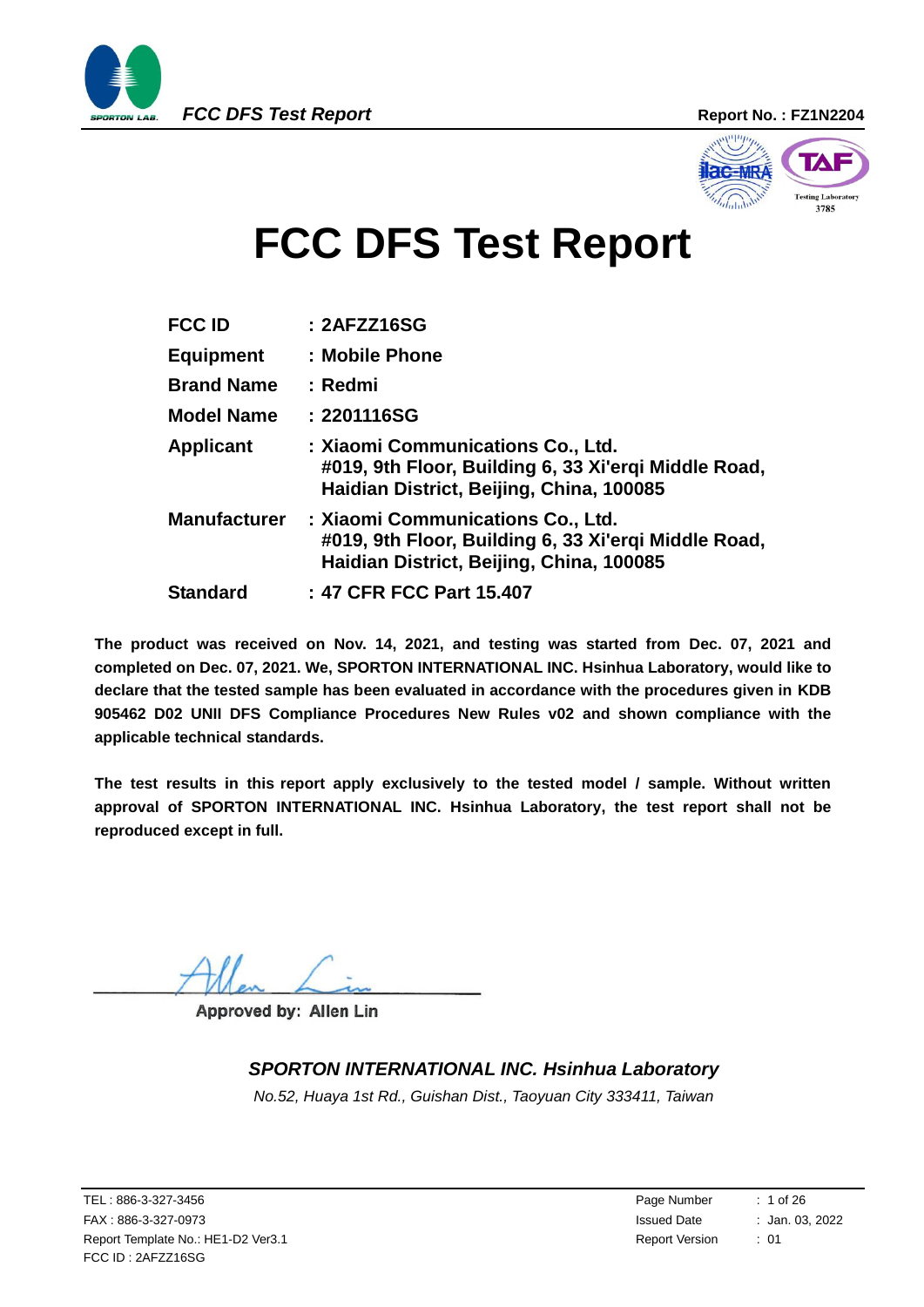

# **Table of Contents**

| $\mathbf 1$              |                                |  |
|--------------------------|--------------------------------|--|
| 1 <sub>1</sub><br>1.2    |                                |  |
| $\overline{2}$           |                                |  |
| 2.1<br>2.2<br>2.3<br>2.4 |                                |  |
| $\mathbf{3}$             |                                |  |
| 3.1<br>3.2<br>3.3        |                                |  |
| $\blacktriangle$         |                                |  |
| 5                        |                                |  |
|                          | <b>APPENDIX A. TEST PHOTOS</b> |  |
|                          | <b>PHOTOGRAPHS OF EUT V01</b>  |  |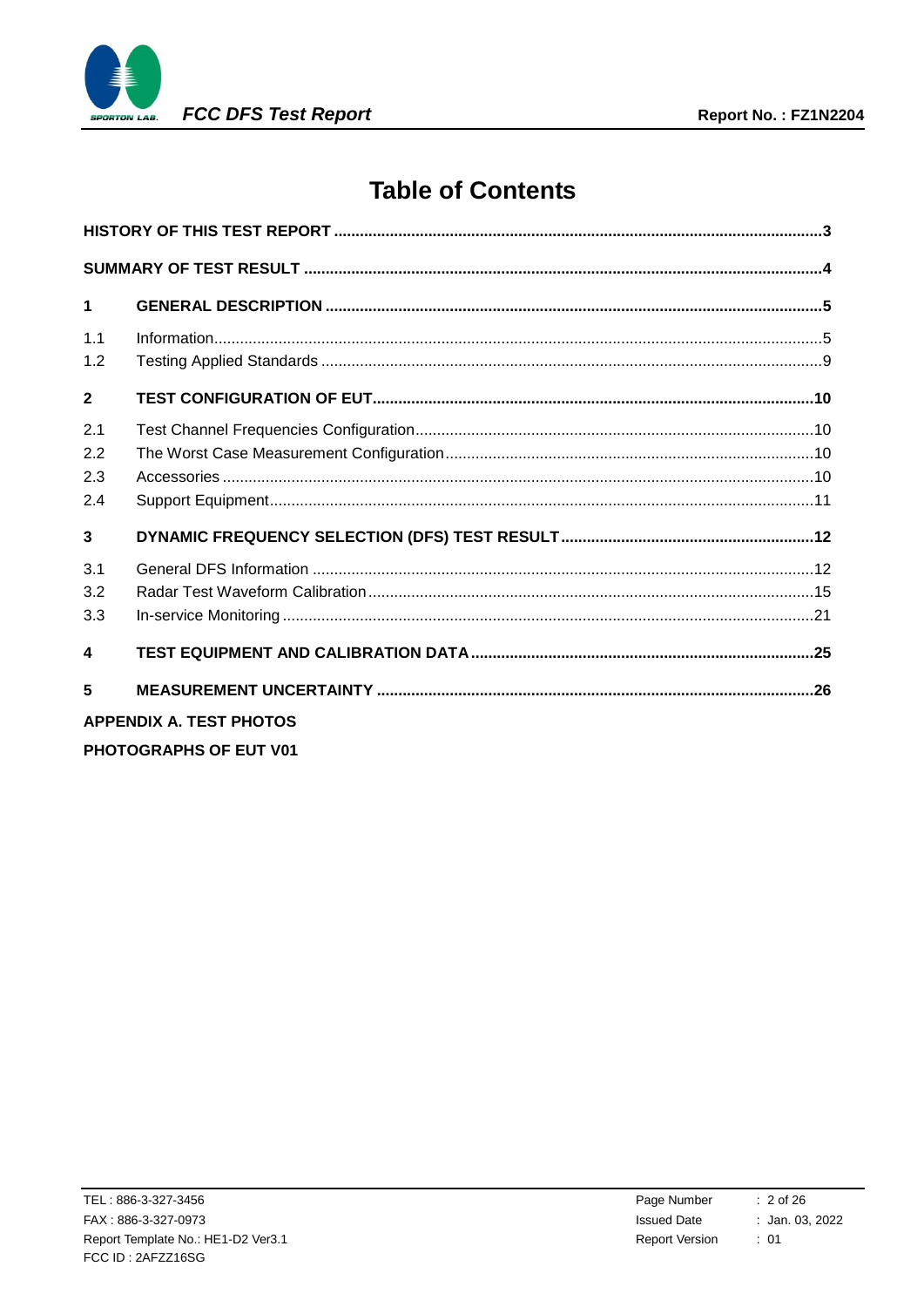

# **History of this test report**

<span id="page-2-0"></span>

| <b>Report No.</b> | <b>Version</b> | <b>Description</b>      | <b>Issued Date</b> |
|-------------------|----------------|-------------------------|--------------------|
| FZ1N2204          | 01             | Initial issue of report | Jan. 03, 2022      |
|                   |                |                         |                    |
|                   |                |                         |                    |
|                   |                |                         |                    |
|                   |                |                         |                    |
|                   |                |                         |                    |
|                   |                |                         |                    |
|                   |                |                         |                    |
|                   |                |                         |                    |
|                   |                |                         |                    |
|                   |                |                         |                    |
|                   |                |                         |                    |
|                   |                |                         |                    |
|                   |                |                         |                    |
|                   |                |                         |                    |
|                   |                |                         |                    |
|                   |                |                         |                    |
|                   |                |                         |                    |
|                   |                |                         |                    |
|                   |                |                         |                    |
|                   |                |                         |                    |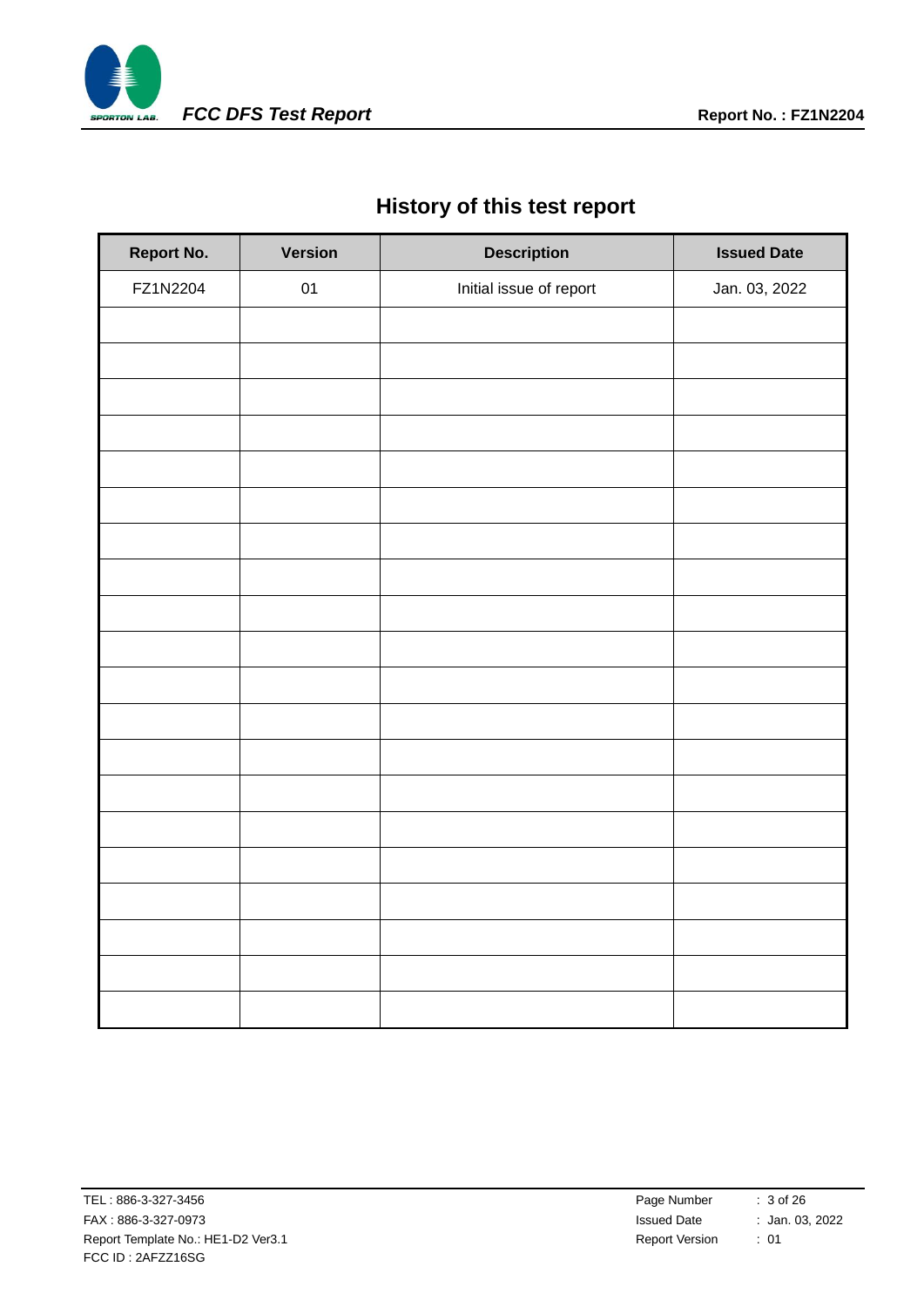

# **Summary of Test Result**

<span id="page-3-0"></span>

| Report<br><b>Clause</b> | <b>Ref. Std. Clause</b> | <b>Test Items</b>                                                          | Result<br>(PASS/FAIL) | <b>Remark</b>                              |
|-------------------------|-------------------------|----------------------------------------------------------------------------|-----------------------|--------------------------------------------|
| 3.3                     | KDB 905462 7.8.3        | <b>DFS: In-Service Monitoring for Channel Move</b><br>Time (CMT)           | <b>PASS</b>           | $CMT \leq 10$ sec                          |
| 3.3                     | KDB 905462 7.8.3        | DFS: In-Service Monitoring for Channel Closing<br>Transmission Time (CCTT) | <b>PASS</b>           | CCTT $\leq 60$ ms starting at<br>CMT 200ms |
| 3.3                     | KDB 905462 7.8.3        | <b>DFS: In-Service Monitoring for Non-Occupancy</b><br>Period (NOP)        | <b>PASS</b>           | $NOP \geq 30$ min                          |

#### **Declaration of Conformity:**

The test results with all measurement uncertainty excluded are presented in accordance with the regulation limits or requirements declared by manufacturers.

#### **Comments and explanations:**

None

#### **Reviewed by: Ben Tseng**

**Report Producer: Michelle Tsai**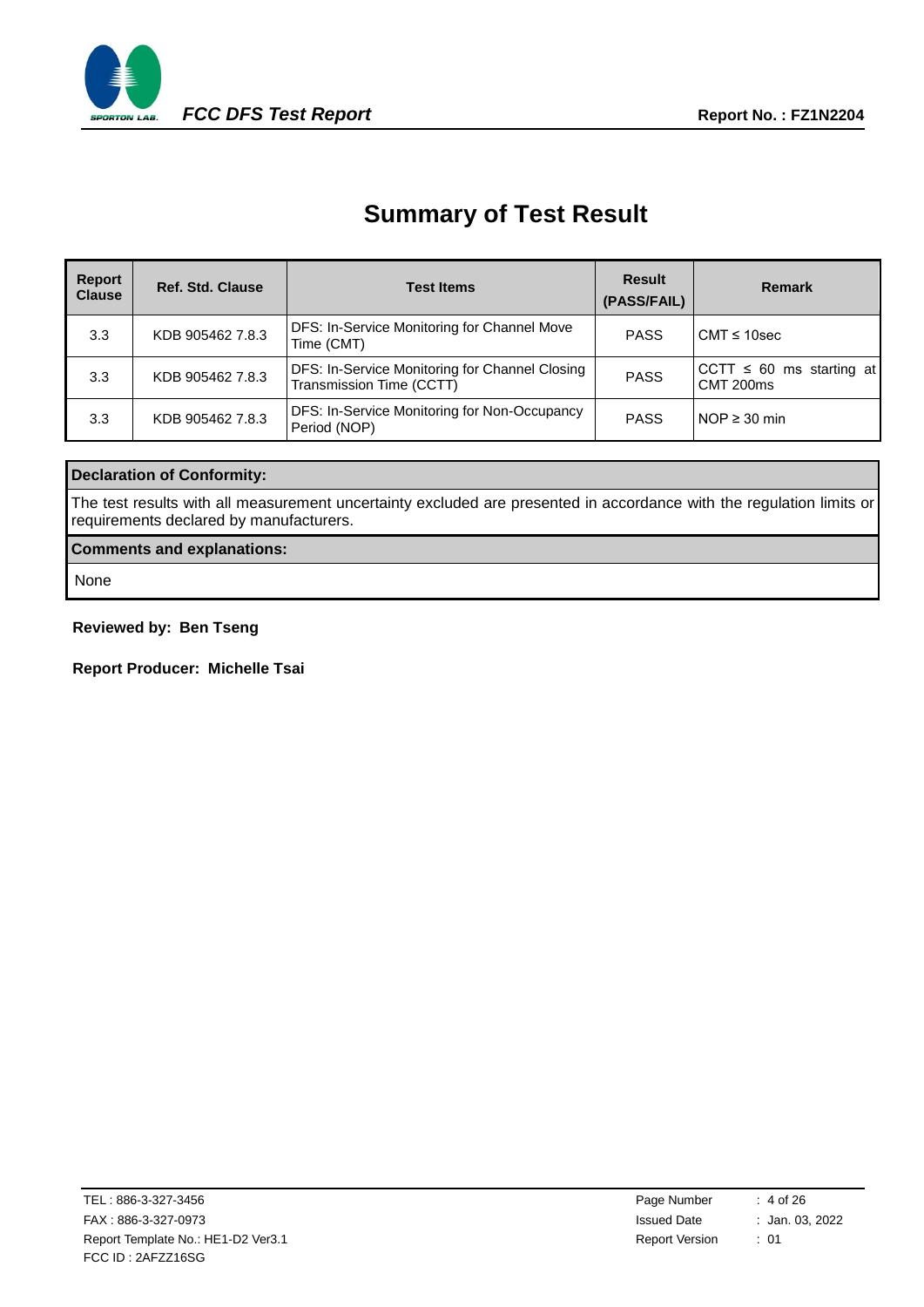

# <span id="page-4-0"></span>**1 General Description**

# <span id="page-4-1"></span>**1.1 Information**

### **1.1.1 RF General Information**

| <b>Specification Items</b>                                                   |                                                |                                                  | <b>Description</b> |                    |  |
|------------------------------------------------------------------------------|------------------------------------------------|--------------------------------------------------|--------------------|--------------------|--|
| <b>Product Type</b>                                                          |                                                | WLAN (1TX, 1RX)                                  |                    |                    |  |
| <b>Radio Type</b>                                                            |                                                | <b>Intentional Transceiver</b>                   |                    |                    |  |
| <b>Power Type</b>                                                            |                                                | From AC Adapter / Host system / Battery          |                    |                    |  |
| <b>Modulation</b>                                                            |                                                | IEEE 802.11a: OFDM (BPSK / QPSK / 16QAM / 64QAM) |                    |                    |  |
|                                                                              |                                                | IEEE 802.11n/ac: see the below table             |                    |                    |  |
| Data Rate (Mbps)                                                             |                                                | IEEE 802.11a: OFDM (6/9/12/18/24/36/48/54)       |                    |                    |  |
|                                                                              |                                                | IEEE 802.11n/ac: see the below table             |                    |                    |  |
| <b>Channel Bandwidth</b>                                                     | 20/40/80 MHz operating channel bandwidth       |                                                  |                    |                    |  |
| <b>Operating Mode</b>                                                        | Master                                         |                                                  |                    |                    |  |
|                                                                              | <b>Bridge</b><br>$\mathcal{L}_{\mathcal{A}}$   |                                                  |                    |                    |  |
|                                                                              | Mesh<br>$\sim$                                 |                                                  |                    |                    |  |
|                                                                              | Client with radar detection<br>$\sim$          |                                                  |                    |                    |  |
|                                                                              | $\boxtimes$                                    | Client without radar detection                   |                    |                    |  |
| <b>Communication Mode</b>                                                    | $\boxtimes$                                    | IP Based (Load Based)                            |                    | <b>Frame Based</b> |  |
| <b>TPC Function</b>                                                          | $\boxtimes$<br>With TPC<br><b>Without TPC</b>  |                                                  |                    |                    |  |
| Weather Band (5600~5650MHz)                                                  | ⊠<br>With 5600~5650MHz<br>Without 5600~5650MHz |                                                  |                    |                    |  |
| <b>Software / Firmware Version</b>                                           | MPSS.HI.4.3.1-01123-MANNAR GEN PACK-1V050      |                                                  |                    |                    |  |
| Note: TPC is not required since the maximum EIRP is less than 500mW (27dBm). |                                                |                                                  |                    |                    |  |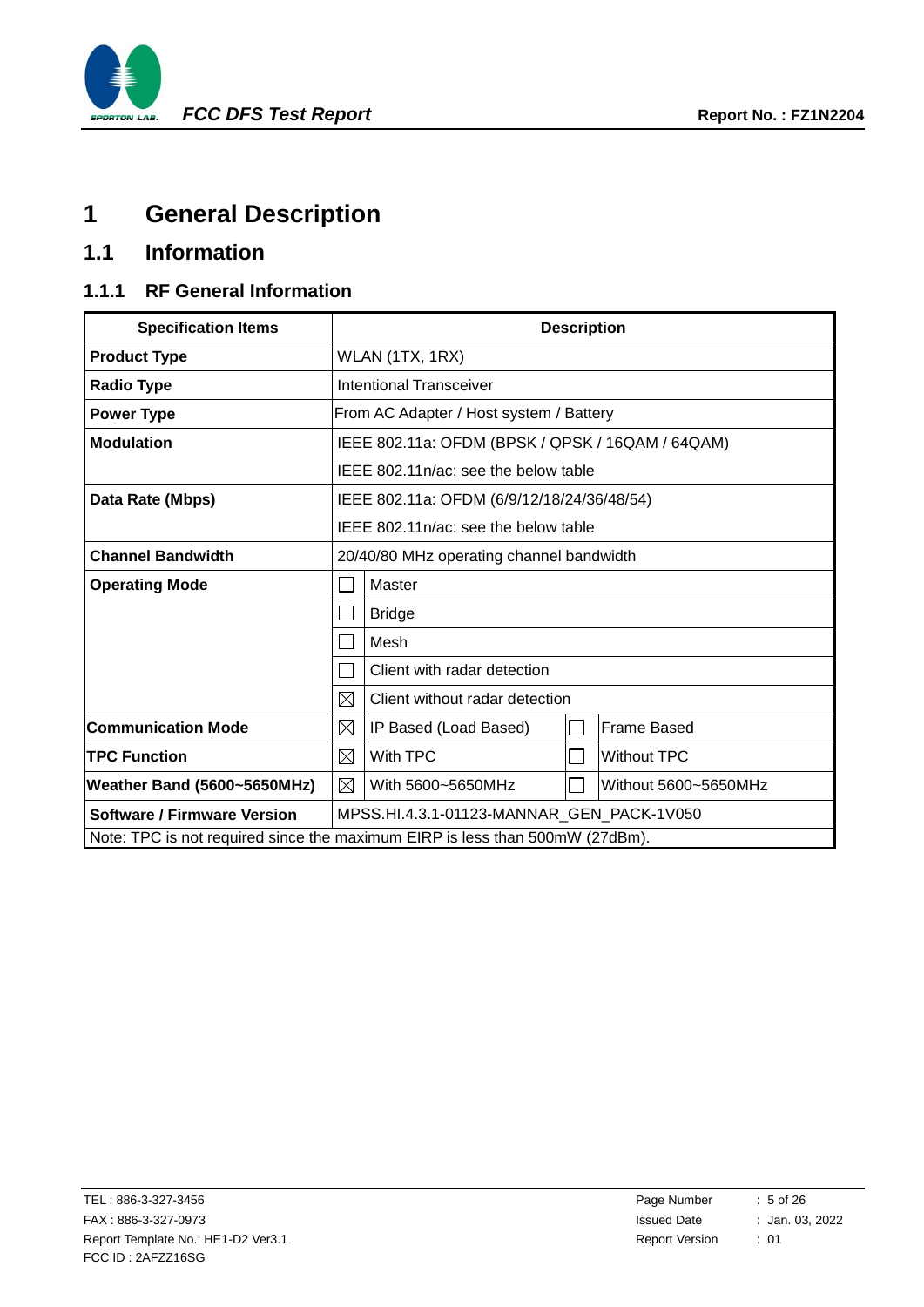

#### **Antenna & Bandwidth**

| Antenna         |        | Two (TX) |        |
|-----------------|--------|----------|--------|
| Band width Mode | 20 MHz | 40 MHz   | 80 MHz |
| IEEE 802.11a    |        |          |        |
| IEEE 802.11n    |        |          |        |
| IEEE 802.11ac   |        |          |        |

#### **IEEE 11n/ac Spec.**

| <b>Protocol</b>                                                                                                          | <b>Number of</b><br><b>Transmit Chains (NTX)</b> | Data Rate / MCS |  |  |
|--------------------------------------------------------------------------------------------------------------------------|--------------------------------------------------|-----------------|--|--|
| 802.11n (HT20)                                                                                                           |                                                  | <b>MCS 0-7</b>  |  |  |
| 802.11n (HT40)                                                                                                           |                                                  | <b>MCS 0-7</b>  |  |  |
| 802.11ac (VHT20)                                                                                                         |                                                  | MCS 0-8/Nss1    |  |  |
| 802.11ac (VHT40)                                                                                                         |                                                  | MCS 0-9/Nss1    |  |  |
| 802.11ac (VHT80)<br>$MCS$ 0-9/Nss1                                                                                       |                                                  |                 |  |  |
| Note 1: IEEE Std. 802.11n modulation consists of HT20 and HT40 (HT: High Throughput).<br>Then EUT support HT20 and HT40. |                                                  |                 |  |  |

Note 2: HT20 and HT40 use a combination of OFDM-BPSK, QPSK, 16QAM, 64QAM modulation.

Note 3: IEEE Std. 802.11ac modulation consists of VHT20, VHT40, VHT80 (VHT: Very High Throughput). Then EUT support VHT20, VHT40, VHT80.

Note 4: VHT20, VHT40, VHT80 use a combination of OFDM-BPSK, QPSK, 16QAM, 64QAM, 256QAM modulation.

Note 5: Modulation modes consist of below configuration:

11a: IEEE 802.11a, HT20/HT40: IEEE 802.11n, VHT20/VHT40/VHT80: IEEE 802.11ac.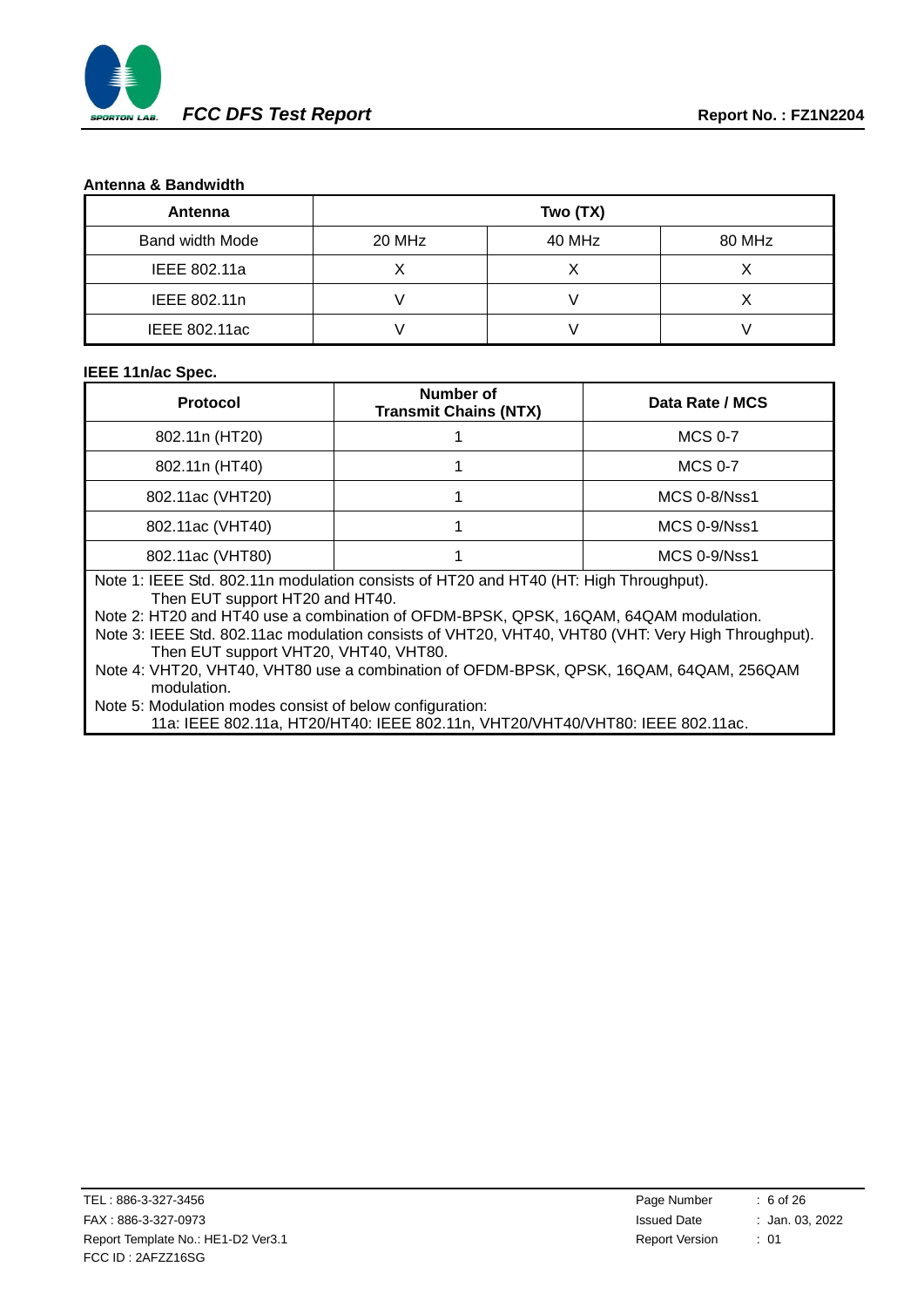

#### **1.1.2 Antenna Information**

| Ant. | <b>Brand</b> | <b>Model Name</b> | <b>Antenna Type</b> | <b>Connector</b> |
|------|--------------|-------------------|---------------------|------------------|
|      | MI           | K <sub>6</sub> S  | <b>PIFA</b>         | l-pex            |

|      | Gain (dBi)       |        |               |         |         |               |
|------|------------------|--------|---------------|---------|---------|---------------|
| Ant. | <b>Bluetooth</b> |        |               | 5G      |         |               |
|      | 2.4G             |        | <b>UNII-1</b> | UNII-2A | UNII-2C | <b>UNII-3</b> |
|      | $-3.7$           | $-3.7$ | $-3.6$        | $-3.9$  | $-3.8$  | $-4.3$        |

#### **For 2.4GHz function:**

For IEEE 802.11 b/g/n mode (1TX/1RX)

Ant. 1 could transmit/receive simultaneously.

#### **For BT function:**

For IEEE 802.15.1 Bluetooth mode (1TX/1RX)

Ant. 1 and could transmit/receive simultaneously.

#### **For 5GHz function:**

For IEEE 802.11 a/n/ac mode (1TX/1RX)

Ant. 1 could transmit/receive simultaneously.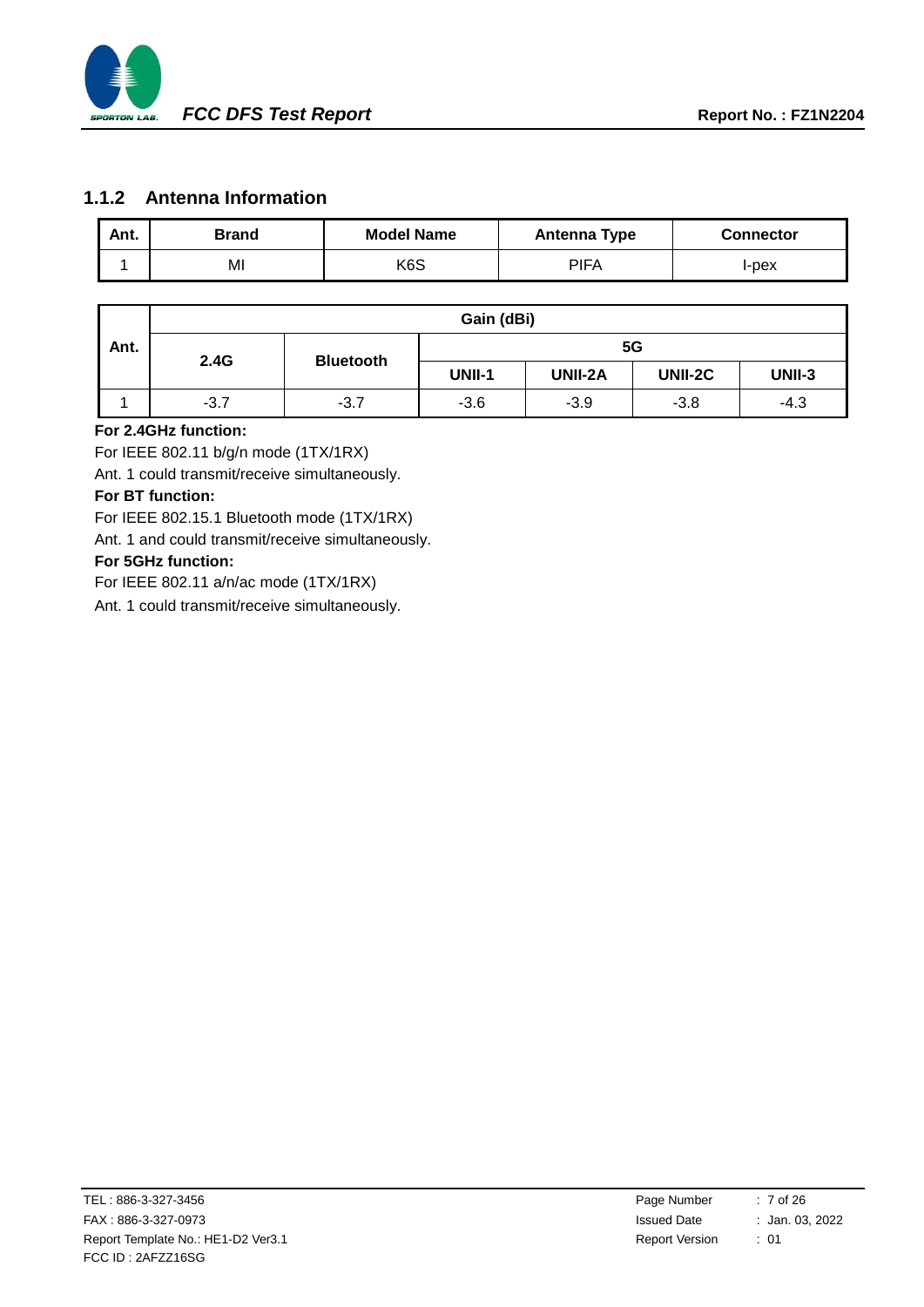

### **1.1.3 DFS Band Carrier Frequencies**

There are three bandwidth systems.

For 20MHz bandwidth systems, use Channel 52, 56, 60, 64, 100, 104, 108, 112, 116, 120, 124, 128, 132, 136,

<span id="page-7-0"></span>140, 144.

For 40MHz bandwidth systems, use Channel 54, 62, 102, 110, 118, 126, 134, 142. For 80MHz bandwidth systems, use Channel 58, 106, 122, 138.

| <b>Frequency Band</b>     | <b>Channel No.</b> | <b>Frequency</b> | <b>Channel No.</b> | <b>Frequency</b> |
|---------------------------|--------------------|------------------|--------------------|------------------|
|                           | 52                 | 5260 MHz         | 60                 | 5300 MHz         |
| 5250~5350 MHz             | 54                 | 5270 MHz         | 62                 | 5310 MHz         |
| U-NII-2A                  | 56                 | 5280 MHz         | 64                 | 5320 MHz         |
|                           | 58                 | 5290 MHz         |                    |                  |
|                           | 100                | 5500 MHz         | 122                | 5610 MHz         |
|                           | 102                | 5510 MHz         | 124                | 5620 MHz         |
|                           | 104                | 5520 MHz         | 126                | 5630 MHz         |
|                           | 106                | 5530 MHz         | 128                | 5640 MHz         |
|                           | 108                | 5540 MHz         | 132                | 5660 MHz         |
| 5470~5725 MHz<br>U-NII-2C | 110                | 5550 MHz         | 136                | 5680 MHz         |
|                           | 112                | 5560 MHz         | 138                | 5690 MHz         |
|                           | 116                | 5580 MHz         | 140                | 5700 MHz         |
|                           | 118                | 5590 MHz         | 142                | 5710 MHz         |
|                           | 120                | 5600 MHz         | 144                | 5720 MHz         |
|                           | 134                | 5670 MHz         |                    |                  |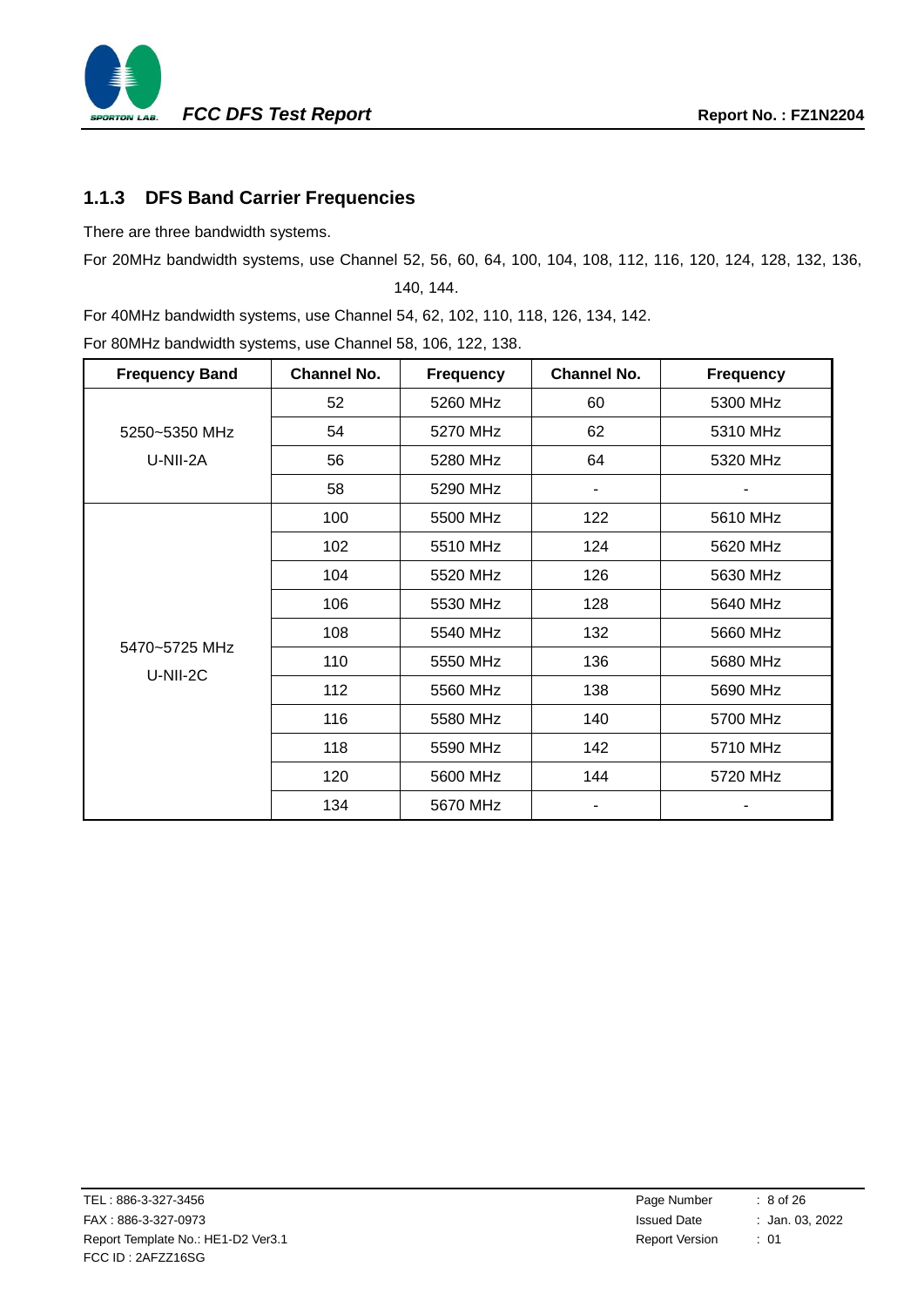

# <span id="page-8-0"></span>**1.2 Testing Applied Standards**

According to the specifications of the manufacturer, the EUT must comply with the requirements of the following standards:

- [KDB 905462 D02 UNII DFS Compliance Procedures New Rules v02](#page-0-0)
- KDB 905462 D03 Client Without DFS New Rules v01r02

# **1.3 Testing Location Information**

|                                               | Test Lab.: Sporton International Inc. Hsinhua Laboratory |                     |                                                                       |                            |                  |  |  |
|-----------------------------------------------|----------------------------------------------------------|---------------------|-----------------------------------------------------------------------|----------------------------|------------------|--|--|
|                                               | Hsinhua                                                  |                     | ADD: No.52, Huaya 1st Rd., Guishan Dist., Taoyuan City 333411, Taiwan |                            |                  |  |  |
|                                               | (TAF: 3785)                                              | TEL: 886-3-327-3456 |                                                                       | <b>FAX: 886-3-327-0973</b> |                  |  |  |
|                                               | Test site Designation No. TW3785 with FCC.               |                     |                                                                       |                            |                  |  |  |
| <b>Test Site No.</b><br><b>Test Condition</b> |                                                          |                     | <b>Test Engineer</b>                                                  | <b>Test Environment</b>    | <b>Test Date</b> |  |  |
|                                               | DFS.                                                     | DFS01-HY            | Peng Huang                                                            | 23.2~24.1°C / 62.5~65%     | 07/Dec/2021      |  |  |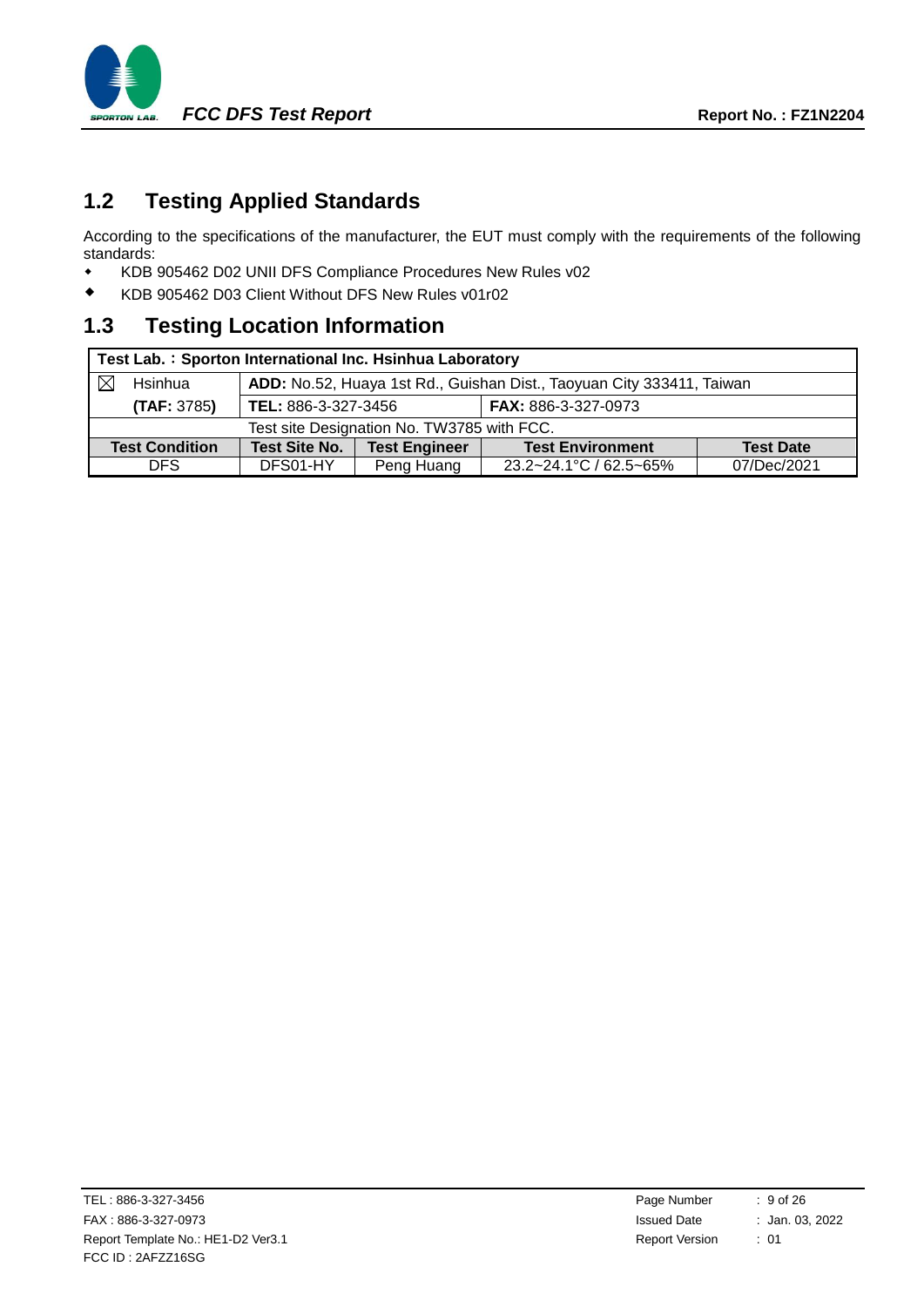

# <span id="page-9-0"></span>**2 Test Configuration of EUT**

## <span id="page-9-1"></span>**2.1 Test Channel Frequencies Configuration**

| <b>Test Channel Frequencies Configuration</b> |                                 |  |  |
|-----------------------------------------------|---------------------------------|--|--|
| <b>IEEE Std.</b>                              | <b>Test Channel Freq. (MHz)</b> |  |  |
| 802.11ac (VHT80)                              | 5530 MHz                        |  |  |

# <span id="page-9-4"></span><span id="page-9-2"></span>**2.2 The Worst Case Measurement Configuration**

| The Worst Case Mode for Following Conformance Tests |                                                                                                                                                                                                                                                                                      |  |  |
|-----------------------------------------------------|--------------------------------------------------------------------------------------------------------------------------------------------------------------------------------------------------------------------------------------------------------------------------------------|--|--|
| <b>Tests Item</b>                                   | Dynamic Frequency Selection (DFS)                                                                                                                                                                                                                                                    |  |  |
| <b>Test Condition</b>                               | Conducted measurement at transmit chains<br>The EUT shall be configured to operate at the highest transmitter output power<br>setting. If more than one antenna assembly is intended for this power setting, the<br>gain of the antenna assembly with the lowest gain shall be used. |  |  |
| <b>Modulation Mode</b>                              | 802.11ac (VHT80)                                                                                                                                                                                                                                                                     |  |  |

### <span id="page-9-3"></span>**2.3 Accessories**

| <b>AC Adapter</b>  | <b>Brand Name</b>     | MI                                                                                                                                                                                                                                | Model Name                                                                                                                     | MDY-12-EJ          |  |  |
|--------------------|-----------------------|-----------------------------------------------------------------------------------------------------------------------------------------------------------------------------------------------------------------------------------|--------------------------------------------------------------------------------------------------------------------------------|--------------------|--|--|
|                    | manufacturer Salcomp  |                                                                                                                                                                                                                                   |                                                                                                                                |                    |  |  |
|                    |                       |                                                                                                                                                                                                                                   | I/P: 100 - 240 Vac, 50/60Hz 1.7 A,<br>Power Rating Normal O/P: 5.0 Vdc, 3.0A, 15W,<br>fast O/P: 5.0 - 20 Vdc, 6.2 - 3.25A, 67W |                    |  |  |
|                    | <b>Brand Name</b>     | IMI                                                                                                                                                                                                                               | Model Name                                                                                                                     | BN <sub>5</sub> E  |  |  |
| <b>Battery 1</b>   |                       | manufacturer Dongguan Amperex Technology Limited                                                                                                                                                                                  |                                                                                                                                |                    |  |  |
|                    |                       | Power Rating 3.87Vdc, 4900 mAh                                                                                                                                                                                                    | Type                                                                                                                           | Li-ion             |  |  |
|                    | <b>Brand Name</b>     | MI                                                                                                                                                                                                                                | <b>Model Name</b>                                                                                                              | BN <sub>5</sub> E  |  |  |
| <b>Battery 2</b>   |                       | manufacturer Zhejiang sunwoda electronic Co., Ltd                                                                                                                                                                                 |                                                                                                                                |                    |  |  |
|                    |                       | Power Rating 3.87Vdc, 4900 mAh                                                                                                                                                                                                    | Type                                                                                                                           | Li-ion             |  |  |
|                    | <b>Brand Name</b>     | MI                                                                                                                                                                                                                                | Model Name                                                                                                                     | H <sub>26250</sub> |  |  |
| <b>USB Cable 1</b> | manufacturer   Dehong |                                                                                                                                                                                                                                   |                                                                                                                                |                    |  |  |
|                    | Signal Line           | 1.0 meter, non-shielded cable, without ferrite core                                                                                                                                                                               |                                                                                                                                |                    |  |  |
| <b>USB Cable 2</b> | <b>Brand Name</b>     | MI                                                                                                                                                                                                                                | Model Name                                                                                                                     | L26250             |  |  |
|                    | manufacturer Lux      |                                                                                                                                                                                                                                   |                                                                                                                                |                    |  |  |
|                    | Signal Line           | $\mathbf{r}$ . The contract of the contract of the contract of the contract of the contract of the contract of the contract of the contract of the contract of the contract of the contract of the contract of the contract of th | 1.0 meter, non-shielded cable, without ferrite core                                                                            |                    |  |  |

Reminder: Regarding to more detail and other information, please refer to user manual.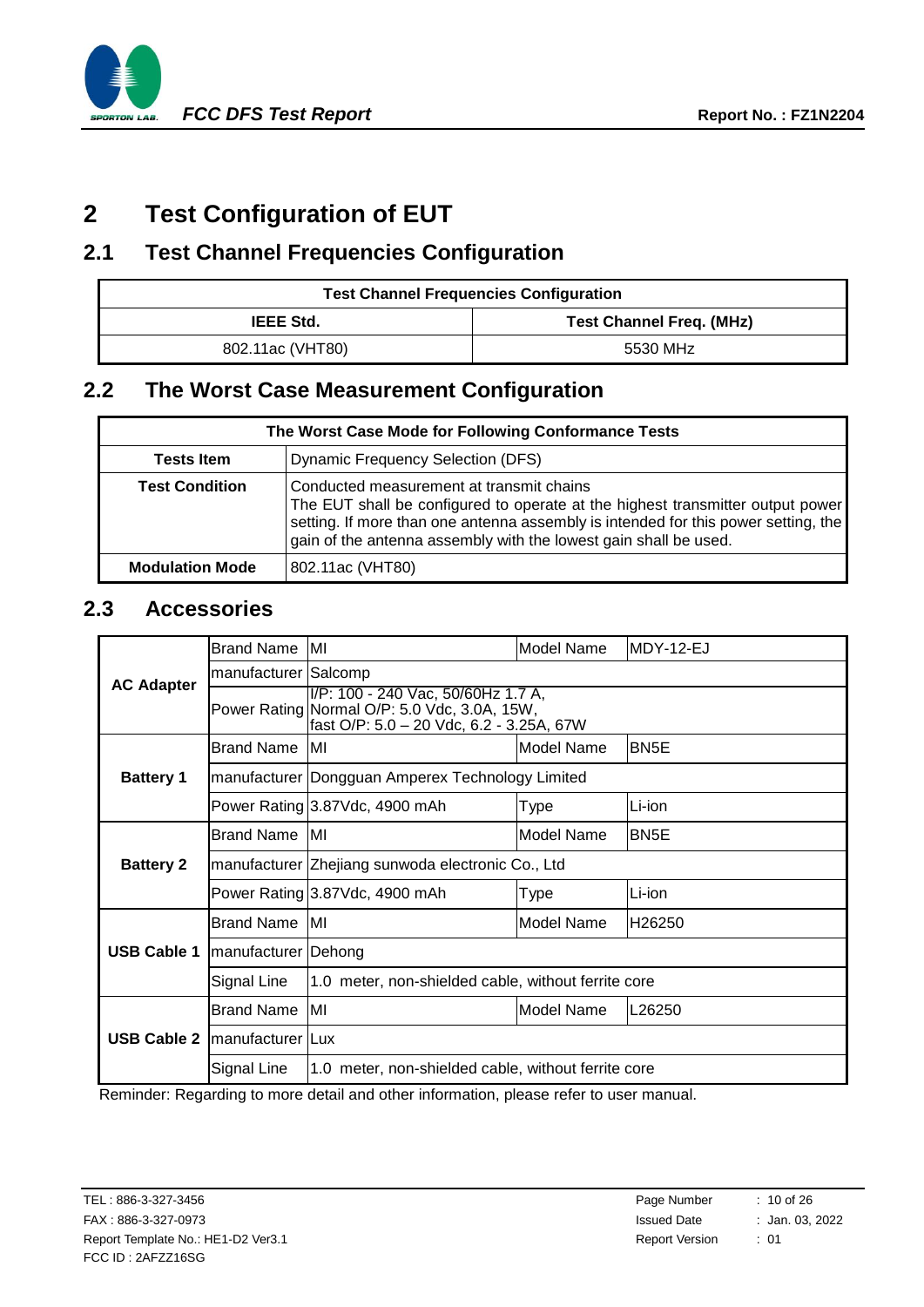

# <span id="page-10-0"></span>**2.4 Support Equipment**

|     | <b>Support Equipment – Radiated</b> |                   |                   |                          |        |
|-----|-------------------------------------|-------------------|-------------------|--------------------------|--------|
| No. | <b>Equipment</b>                    | <b>Brand Name</b> | <b>Model Name</b> | <b>FCC ID</b>            | Remark |
|     | AP (Master)                         | <b>EDIMAX</b>     | EW-7679WAC        | $\overline{\phantom{a}}$ |        |
| ົ   | <b>Notebook</b>                     | DELL              | Latitude E5550    | $\,$                     |        |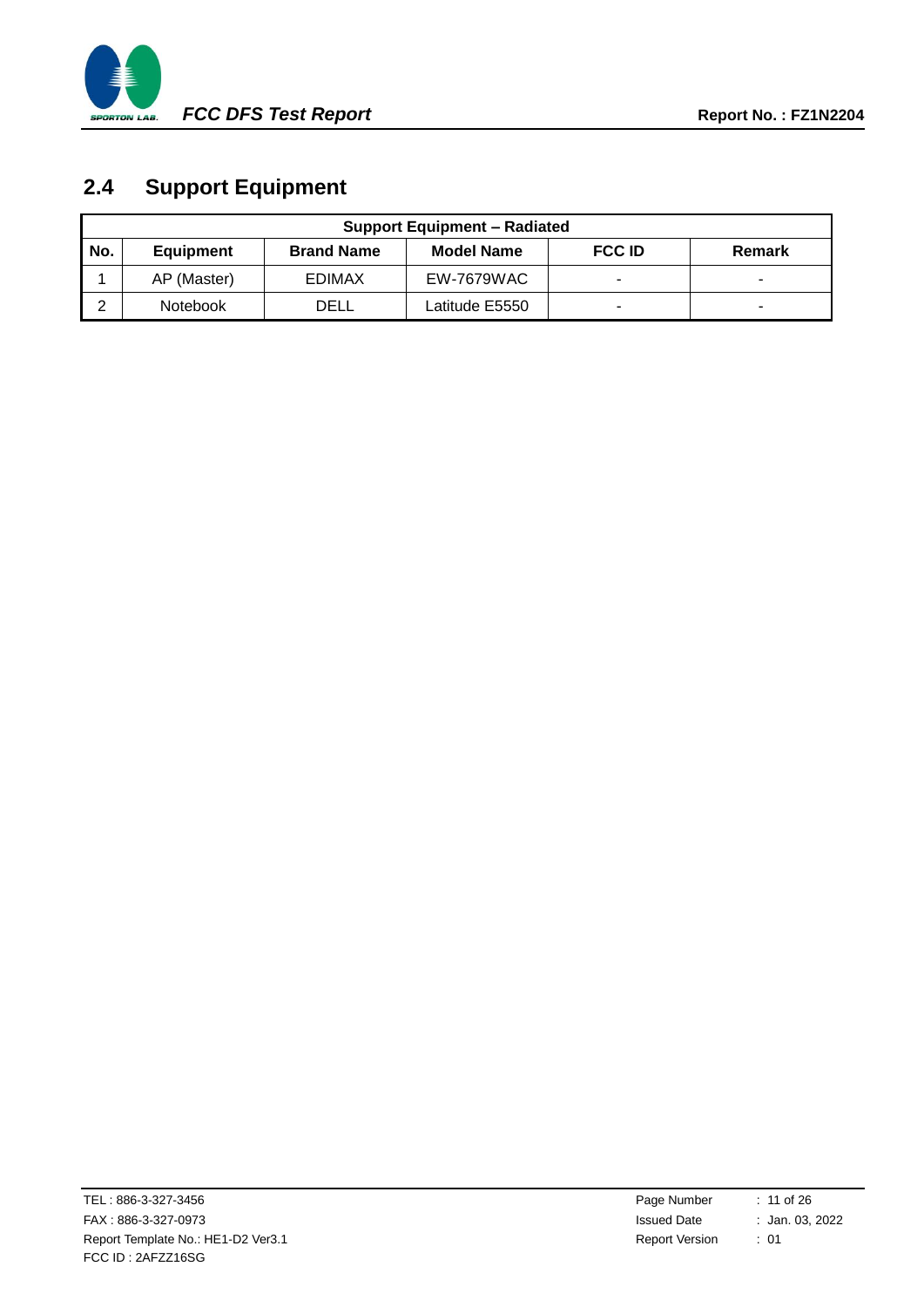

# <span id="page-11-0"></span>**3 Dynamic Frequency Selection (DFS) Test Result**

# <span id="page-11-1"></span>**3.1 General DFS Information**

#### **3.1.1 DFS Parameters**

| Table D.1: DFS requirement values                                                                                                                                                                                    |                                                                                                            |  |  |
|----------------------------------------------------------------------------------------------------------------------------------------------------------------------------------------------------------------------|------------------------------------------------------------------------------------------------------------|--|--|
| <b>Parameter</b>                                                                                                                                                                                                     | Value                                                                                                      |  |  |
| Non-occupancy period                                                                                                                                                                                                 | Minimum 30 minutes                                                                                         |  |  |
| <b>Channel Availability Check Time</b>                                                                                                                                                                               | 60 seconds                                                                                                 |  |  |
| <b>Channel Move Time</b>                                                                                                                                                                                             | 10 seconds (Note 1).                                                                                       |  |  |
| <b>Channel Closing Transmission Time</b>                                                                                                                                                                             | 200 milliseconds $+$ an aggregate of 60 milliseconds over<br>remaining 10 second periods. (Notes 1 and 2). |  |  |
| Minimum 100% of the 99% power bandwidth (Note 3).<br>U-NII Detection Bandwidth                                                                                                                                       |                                                                                                            |  |  |
| Note 1: Channel Move Time and the Channel Closing Transmission Time should be performed with Radar<br>A TIPS AND A REPORT OF A REPORT OF A REPORT OF A REPORT OF A REPORT OF A REPORT OF A REPORT OF A REPORT OF A R |                                                                                                            |  |  |

Type 0. The measurement timing begins at the end of the Radar Type 0 burst. Note 2: The Channel Closing Transmission Time is comprised of 200 milliseconds starting at the beginning

of the Channel Move Time plus any additional intermittent control signals required to facilitate Channel changes (an aggregate of 60 milliseconds) during the remainder of the 10 second period. The aggregate duration of control signals will not count quiet periods in between transmissions. Note 3: During the U-NII Detection Bandwidth detection test, radar type 0 is used and for each frequency step the minimum percentage of detection is 90%. Measurements are performed with no data traffic.

| Table D.2: Interference threshold values                                                                                  |                  |  |  |  |
|---------------------------------------------------------------------------------------------------------------------------|------------------|--|--|--|
| <b>Maximum Transmit Power</b>                                                                                             | Value (see note) |  |  |  |
| $EIRP \geq 200$ mW                                                                                                        | $-64$ dBm        |  |  |  |
| $EIRP < 200$ mW and $PSD < 10$ dBm/MHz                                                                                    | $-62$ dBm        |  |  |  |
| $EIRP < 200$ mW and PSD $\geq 10$ dBm/MHz<br>$-64$ dBm                                                                    |                  |  |  |  |
| $\Delta$ and $\Delta$ . This is the level of the input of the resolution convenience $\Delta$ dD; resolution of the space |                  |  |  |  |

Note 1: This is the level at the input of the receiver assuming a 0 dBi receive antenna. Note 2: Throughout these test procedures an additional 1 dB has been added to the amplitude of the test transmission waveforms to account for variations in measurement equipment. This will ensure that the test signal is at or above the detection threshold level to trigger a DFS response. Note3: EIRP is based on the highest antenna gain. For MIMO devices refer to KDB Publication 662911.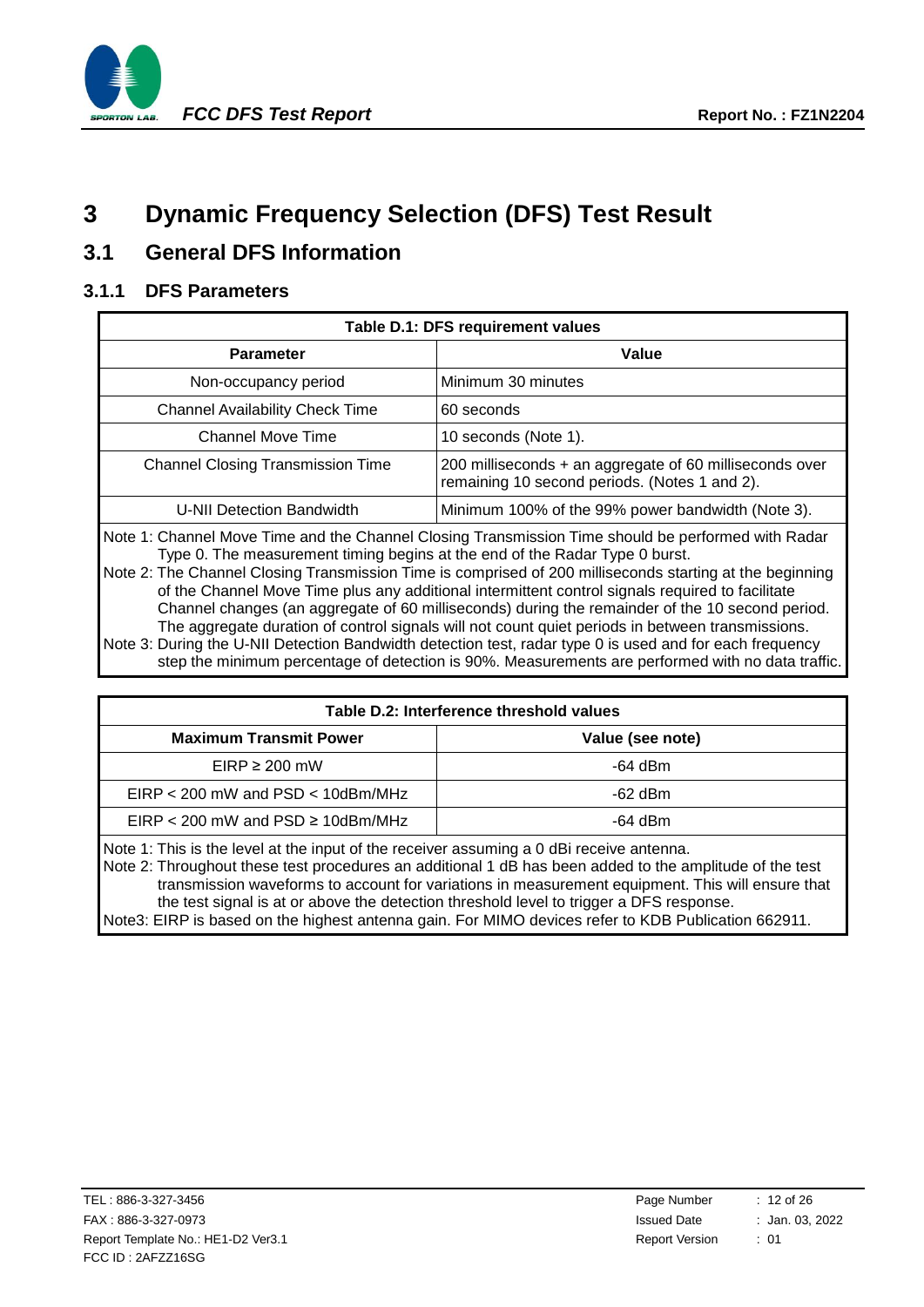

### **3.1.2 Applicability of DFS Requirements Prior to Use of a Channel**

|                                        | <b>DFS Operational mode</b> |                                          |                                       |  |  |
|----------------------------------------|-----------------------------|------------------------------------------|---------------------------------------|--|--|
| <b>Requirement</b>                     | <b>Master</b>               | <b>Client without radar</b><br>detection | <b>Client with radar</b><br>detection |  |  |
| <b>Non-Occupancy Period</b>            | Yes                         | Not required<br>(See the note)           | Yes                                   |  |  |
| <b>DFS Detection Threshold</b>         | Yes                         | Not required                             | Yes                                   |  |  |
| <b>Channel Availability Check Time</b> | Yes                         | Not required                             | Not required                          |  |  |
| U-NII Detection Bandwidth              | Yes                         | Not required                             | Yes                                   |  |  |

Note :

According to KDB 905462 D03 Client Without DFS New Rules v01r02 (b) 6."An analyzer plot that contains a single 30-minute sweep on the original channel "

#### **3.1.3 Applicability of DFS Requirements during Normal Operation**

|                                          | <b>DFS Operational mode</b> |                                          |                                       |  |  |
|------------------------------------------|-----------------------------|------------------------------------------|---------------------------------------|--|--|
| Requirement                              | <b>Master</b>               | <b>Client without radar</b><br>detection | <b>Client with radar</b><br>detection |  |  |
| <b>DFS Detection Threshold</b>           | Yes                         | Not required                             | Yes                                   |  |  |
| <b>Channel Closing Transmission Time</b> | Yes                         | Yes                                      | Yes                                   |  |  |
| <b>Channel Move Time</b>                 | Yes                         | Yes                                      | Yes                                   |  |  |
| <b>U-NII Detection Bandwidth</b>         | Yes                         | Not required                             | Yes                                   |  |  |

| <b>Additional requirements for devices</b><br>with multiple bandwidth modes | <b>Master Device or Client</b><br>with Radar Detection | <b>Client Without Radar Detection</b>                   |  |
|-----------------------------------------------------------------------------|--------------------------------------------------------|---------------------------------------------------------|--|
| U-NII Detection Bandwidth and<br>Statistical Performance Check              | All BW modes must be tested                            | Not required                                            |  |
| Channel Move Time and Channel<br><b>Closing Transmission Time</b>           | Test using widest BW mode<br>available                 | Test using the widest BW mode<br>available for the link |  |
| All other tests                                                             | Any single BW mode                                     | Not required                                            |  |

**Note:** Frequencies selected for statistical performance check (Section 7.8.4) should include several frequencies within the radar detection bandwidth and frequencies near the edge of the radar detection bandwidth. For 802.11 devices it is suggested to select frequencies in each of the bonded 20 MHz channels and the channel center frequency.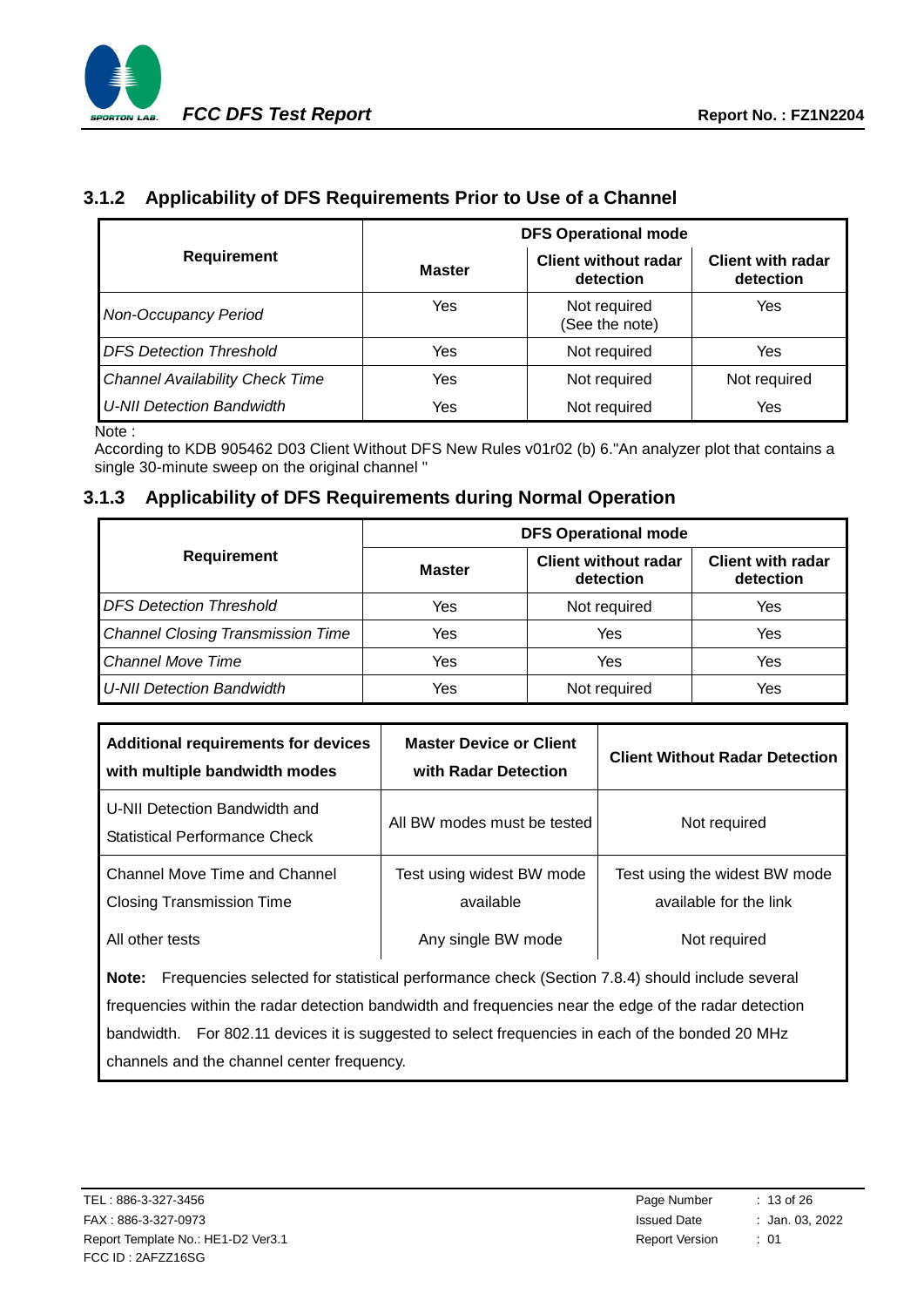

### **3.1.4 Channel Loading/Data Streaming**

|             | The data file (MPEG-4) has been transmitting in a streaming mode.                              |
|-------------|------------------------------------------------------------------------------------------------|
| ΙM          | Software to ping the client is permitted to simulate data transfer with random ping intervals. |
| $\boxtimes$ | Minimum channel loading of approximately 17%.                                                  |
|             | Unicast protocol has been used.                                                                |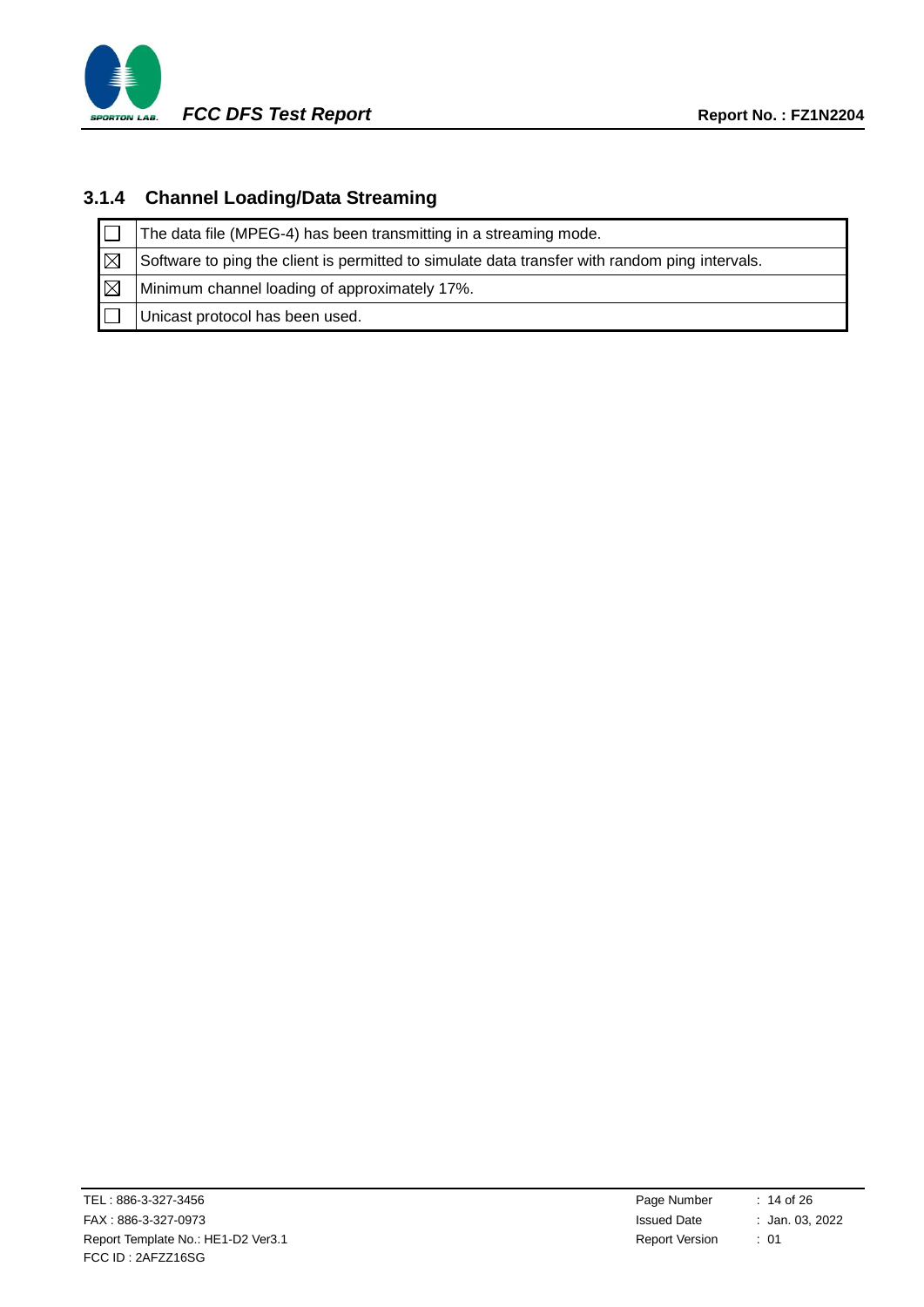

### <span id="page-14-0"></span>**3.2 Radar Test Waveform Calibration**

#### **3.2.1 Short Pulse Radar Test Waveforms**

| Radar<br><b>Type</b> | <b>Pulse Width</b><br>(µsec) | PRI (µsec)                                                                | <b>Number of Pulses</b>                                                                            | <b>Minimum</b><br>Percentage of<br><b>Successful</b><br><b>Detection</b> | <b>Minimum</b><br><b>Trials</b> |
|----------------------|------------------------------|---------------------------------------------------------------------------|----------------------------------------------------------------------------------------------------|--------------------------------------------------------------------------|---------------------------------|
| $\Omega$             | 1                            | 1428                                                                      | 18                                                                                                 | See Note 1                                                               | See Note 1                      |
| 1A                   | 1                            | 15 unique<br>PRI in KDB<br>905462 D02<br>Table 5a                         |                                                                                                    | 60%                                                                      | 15                              |
| 1B                   | 1                            | 15 unique<br><b>PRI</b> within<br>518-3066,<br>Excluding 1A<br><b>PRI</b> | Roundup $\left\{\left(\frac{1}{360}\right) \times \left(\frac{19 \times 10^6}{PRI}\right)\right\}$ | 60%                                                                      | 15                              |
| 2                    | $1 - 5$                      | 150-230                                                                   | 23-29                                                                                              | 60%                                                                      | 30                              |
| 3                    | $6 - 10$                     | 200-500                                                                   | $16 - 18$                                                                                          | 60%                                                                      | 30                              |
| 4                    | $11 - 20$                    | 200-500<br>$12 - 16$                                                      |                                                                                                    |                                                                          | 30                              |
|                      | Aggregate (Radar Types 1-4)  | 80%                                                                       | 120                                                                                                |                                                                          |                                 |

**Note 1**: Short Pulse Radar Type 0 should be used for the detection bandwidth test, channel move time, and channel closing time tests.

A minimum of 30 unique waveforms are required for each of the short pulse radar types 1 through 4. If more than 30 waveforms are used for short pulse radar types 1 through 4, then each additional waveform must also be unique and not repeated from the previous waveforms. The aggregate is the average of the percentage of successful detections of short pulse radar types 1-4.

#### **3.2.2 Long Pulse Radar Test Waveform**

| Radar<br>Type | <b>Pulse</b><br>Width<br>(µsec) | <b>Chirp</b><br>Width<br>(MHz) | PRI (µsec) | Number of<br><b>Pulses</b><br>per Burst | <b>Number of</b><br><b>Bursts</b> | <b>Minimum</b><br>Percentage of<br><b>Successful</b><br><b>Detection</b> | <b>Minimum</b><br><b>Trials</b> |
|---------------|---------------------------------|--------------------------------|------------|-----------------------------------------|-----------------------------------|--------------------------------------------------------------------------|---------------------------------|
| b             | 50-100                          | 5-20                           | 1000-2000  | 1-3                                     | $8 - 20$                          | 80%                                                                      | 30                              |

Each waveform is defined as follows:

The transmission period for the Long Pulse Radar test signal is 12 seconds.

 There are a total of 8 to 20 Bursts in the 12 second period, with the number of Bursts being randomly chosen. This number is Burst Count.

 Each Burst consists of 1 to 3 pulses, with the number of pulses being randomly chosen. Each Burst within the 12 second sequence may have a different number of pulses.

- The pulse width is between 50 and 100 microseconds, with the pulse width being randomly chosen. Each pulse within a Burst will have the same pulse width. Pulses in different Bursts may have different pulse widths.
- Each pulse has a linear FM chirp between 5 and 20 MHz, with the chirp width being randomly chosen. Each pulse within a transmission period will have the same chirp width. The chirp is centered on the pulse. For example, with a radar frequency of 5300 MHz and a 20 MHz chirped signal, the chirp starts at 5290 MHz and

TEL: 886-3-327-3456 FAX: 886-3-327-0973 Report Template No.: HE1-D2 Ver3.1 FCC ID : 2AFZZ16SG

| Page Number           | $: 15$ of 26    |
|-----------------------|-----------------|
| <b>Issued Date</b>    | : Jan. 03, 2022 |
| <b>Report Version</b> | : 01            |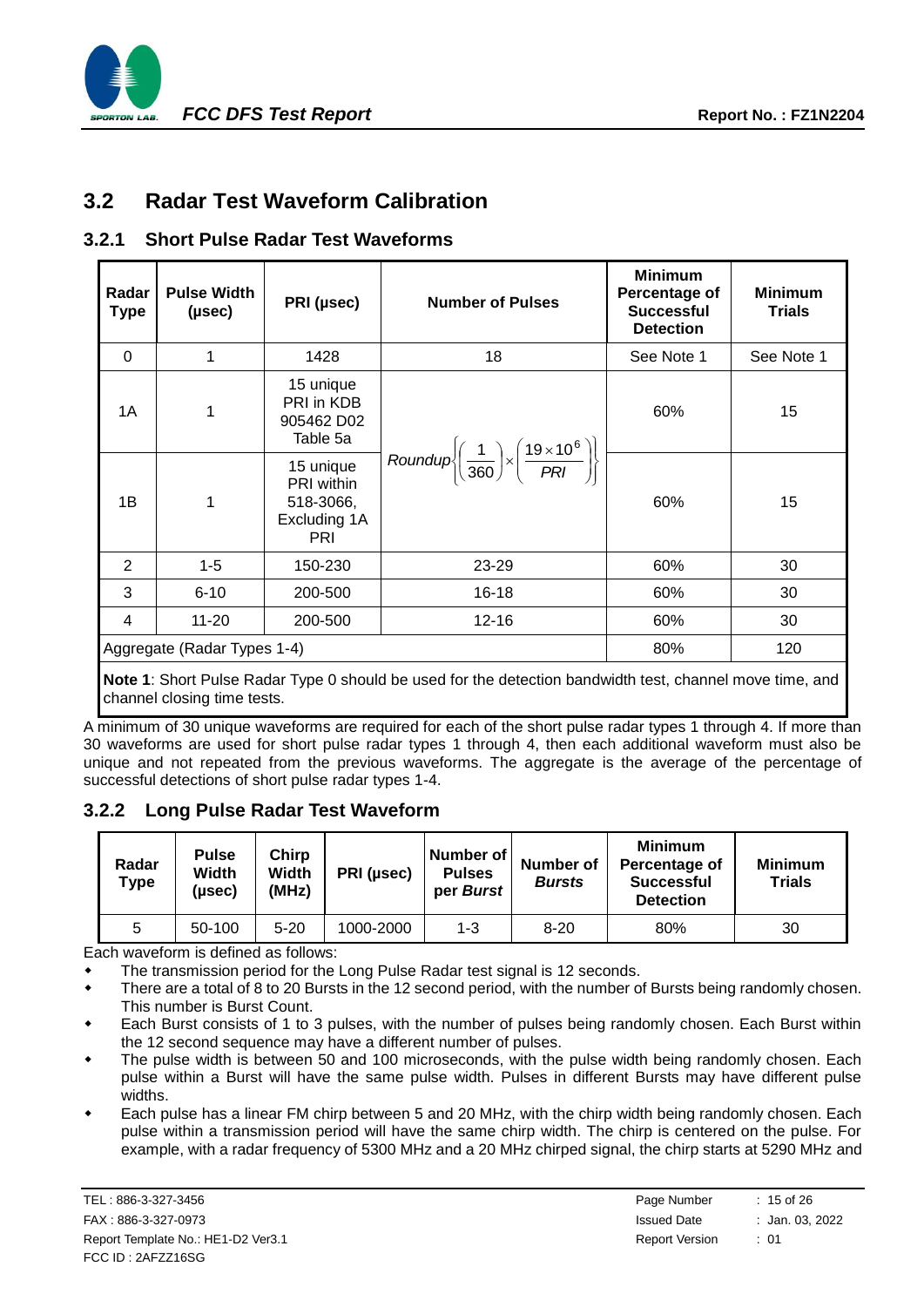

ends at 5310 MHz.

- If more than one pulse is present in a Burst, the time between the pulses will be between 1000 and 2000 microseconds, with the time being randomly chosen. If three pulses are present in a Burst, the time between the first and second pulses is chosen independently of the time between the second and third pulses.
- The 12 second transmission period is divided into even intervals. The number of intervals is equal to Burst Count. Each interval is of length (12,000,000 / Burst Count) microseconds. Each interval contains one Burst. The start time for the Burst, relative to the beginning of the interval, is between 1 and [(12,000,000 / Burst Count) – (Total Burst Length) + (One Random PRI Interval)] microseconds, with the start time being randomly chosen. The step interval for the start time is 1 microsecond. The start time for each Burst is chosen independently.

**3.2.3 Frequency Hopping Radar Test Waveform**

| Radar<br>Type | <b>Pulse</b><br>Width<br>(µsec) | PRI<br>(µsec) | <b>Pulses</b><br>per Hop | <b>Hopping</b><br>Rate (kHz) | <b>Hopping</b><br><b>Sequence</b><br>Length (ms) | <b>Minimum</b><br>Percentage of<br><b>Successful</b><br><b>Detection</b> | <b>Minimum</b><br><b>Trials</b> |
|---------------|---------------------------------|---------------|--------------------------|------------------------------|--------------------------------------------------|--------------------------------------------------------------------------|---------------------------------|
| 6             |                                 | 333           | 9                        | 0.333                        | 300                                              | 70%                                                                      | 30                              |

The FCC Type 6 waveform uses a static waveform with 100 bursts in the instruments ARB. In addition, the RF list mode is operated with a list containing 100 frequencies from a randomly generated list and it had be ensured that at least one of the random frequencies falls into the UNII Detection Bandwidth of the DUT. Each burst from the waveform file initiates a trigger pulse at the beginning that switches the RF list from one item to the next one.

### **3.2.4 DFS Threshold Level**



#### **3.2.5 Calibration Setup**



| Page Number           | $: 16$ of 26    |
|-----------------------|-----------------|
| <b>Issued Date</b>    | : Jan. 03, 2022 |
| <b>Report Version</b> | : 01            |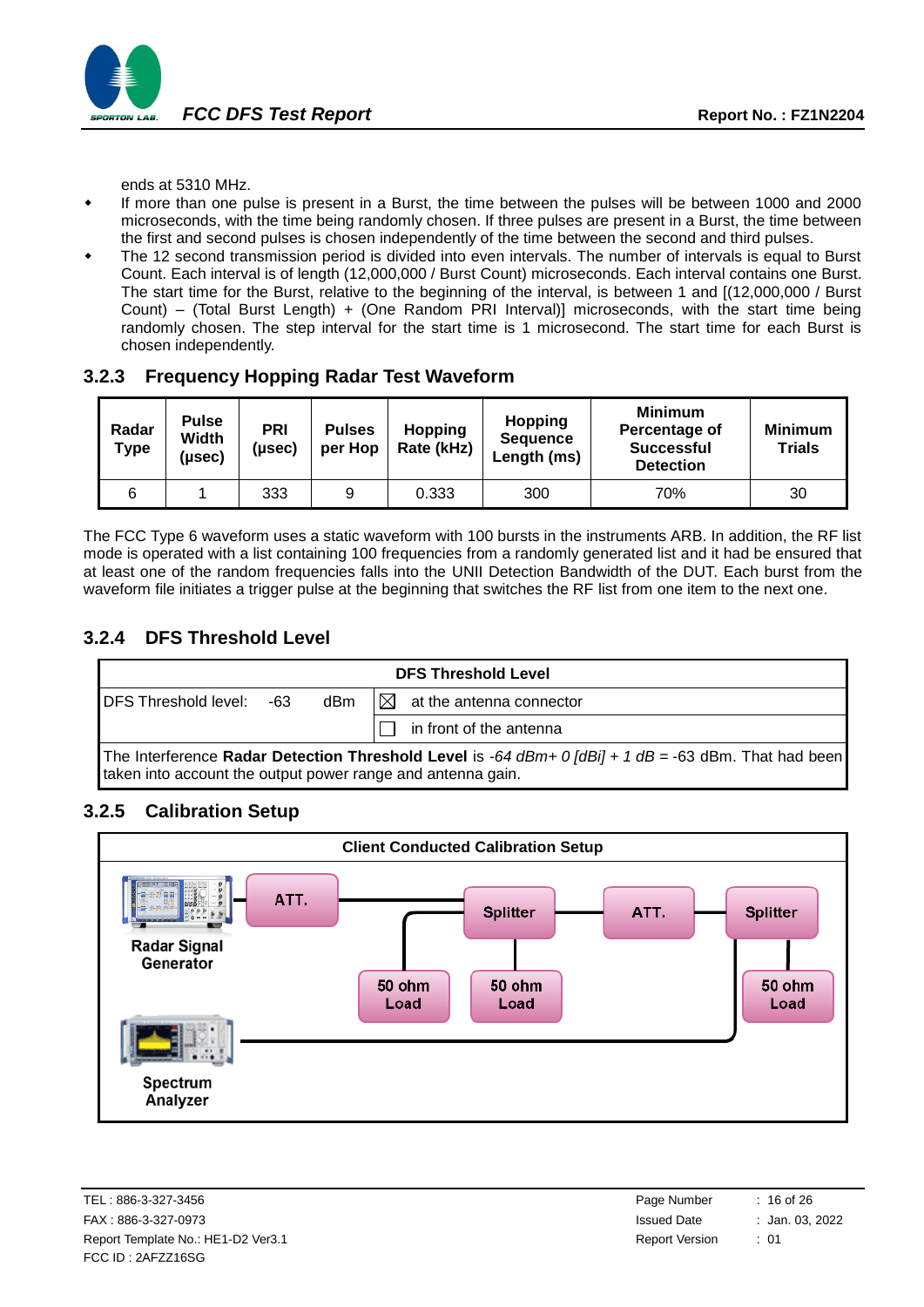

#### **3.2.6 Radar Waveform calibration Plot**



#### **3.2.7 Test Setup**

A spectrum analyzer is used as a monitor to verify that the EUT has vacated the Channel within the (Channel Closing Transmission Time and Channel Move Time, and does not transmit on a Channel during the Non-Occupancy Period after the detection and Channel move.



| Page Number           | $: 17$ of 26    |
|-----------------------|-----------------|
| <b>Issued Date</b>    | : Jan. 03, 2022 |
| <b>Report Version</b> | : 01            |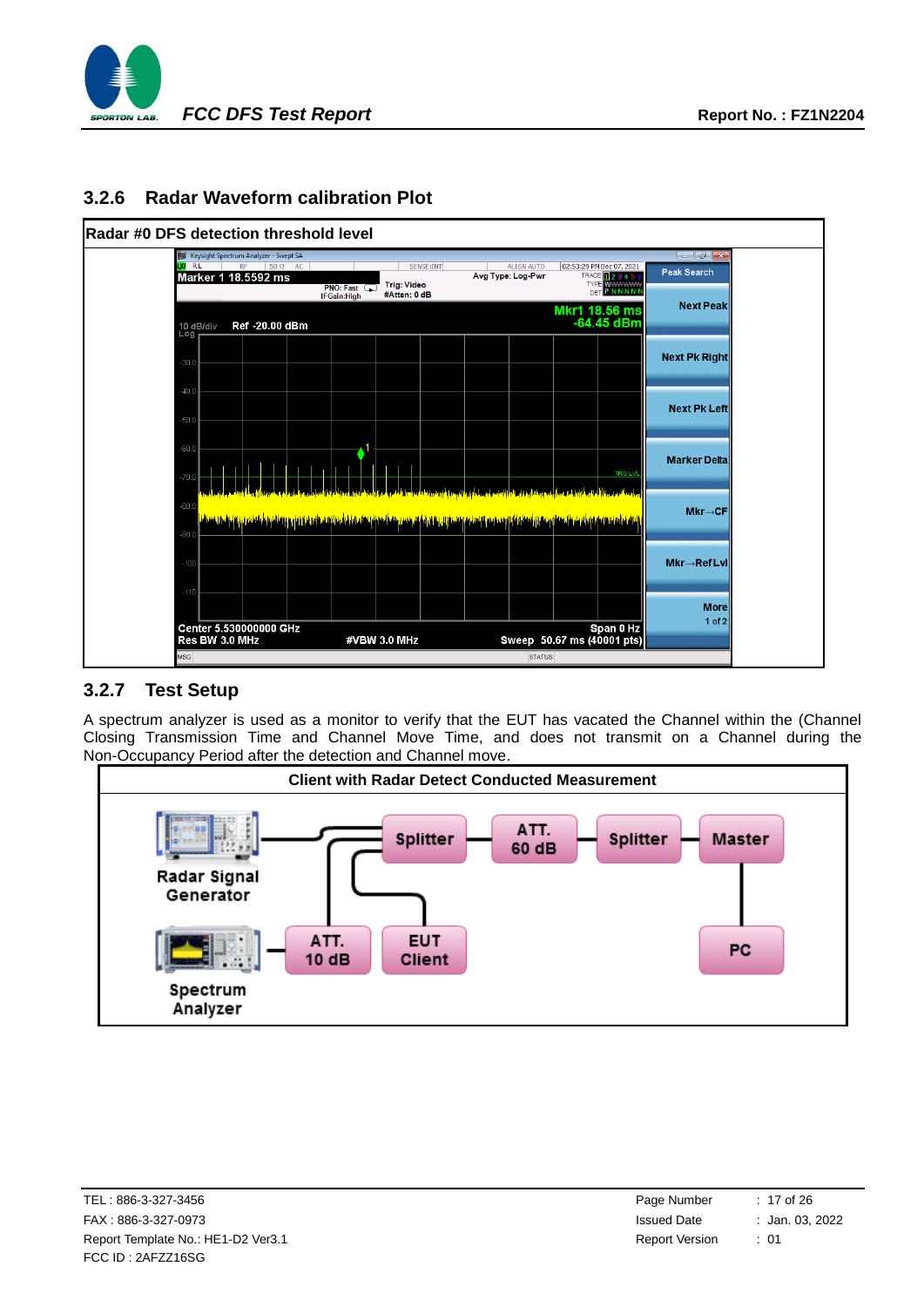

#### **3.2.8 Data traffic Plot**

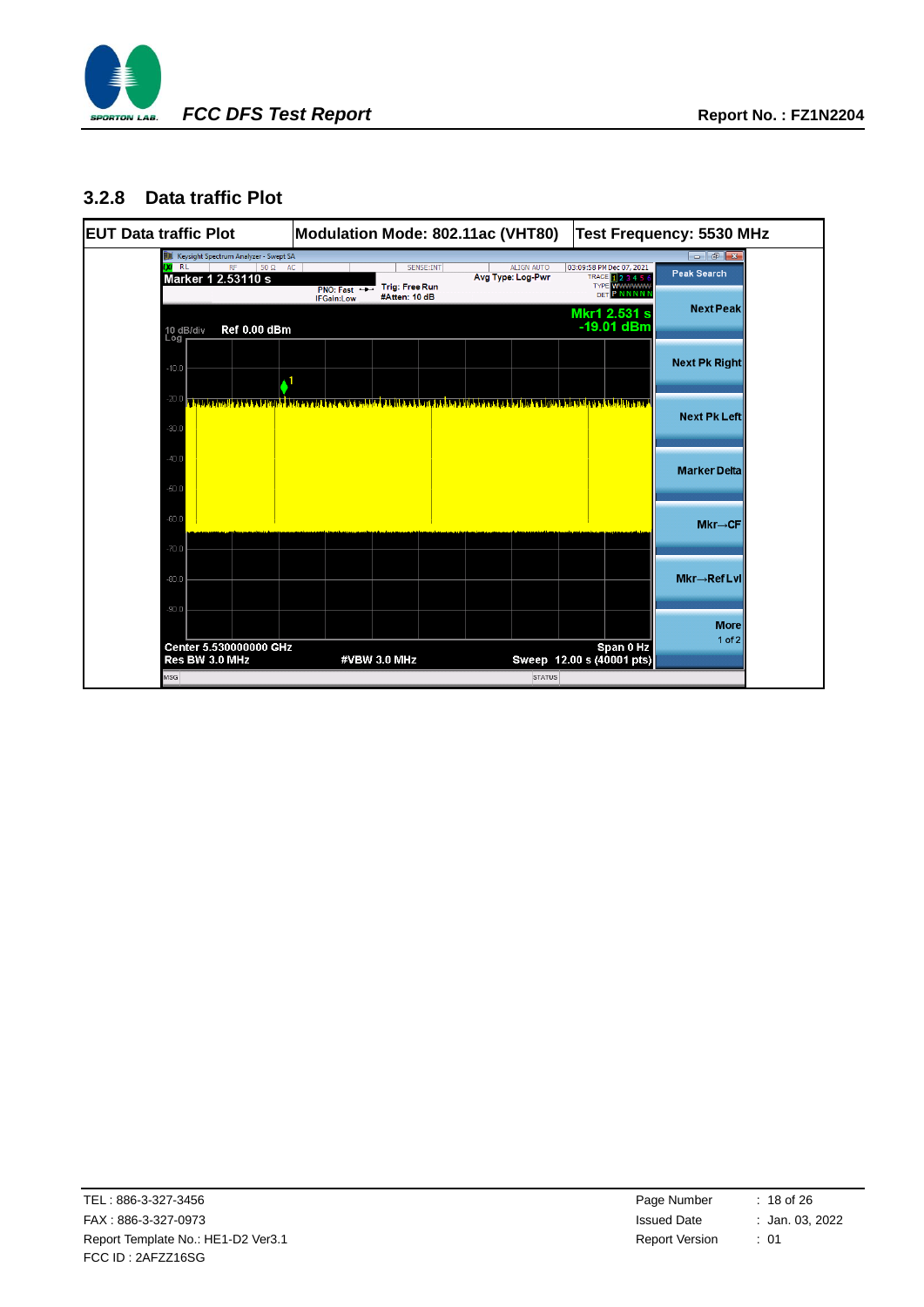

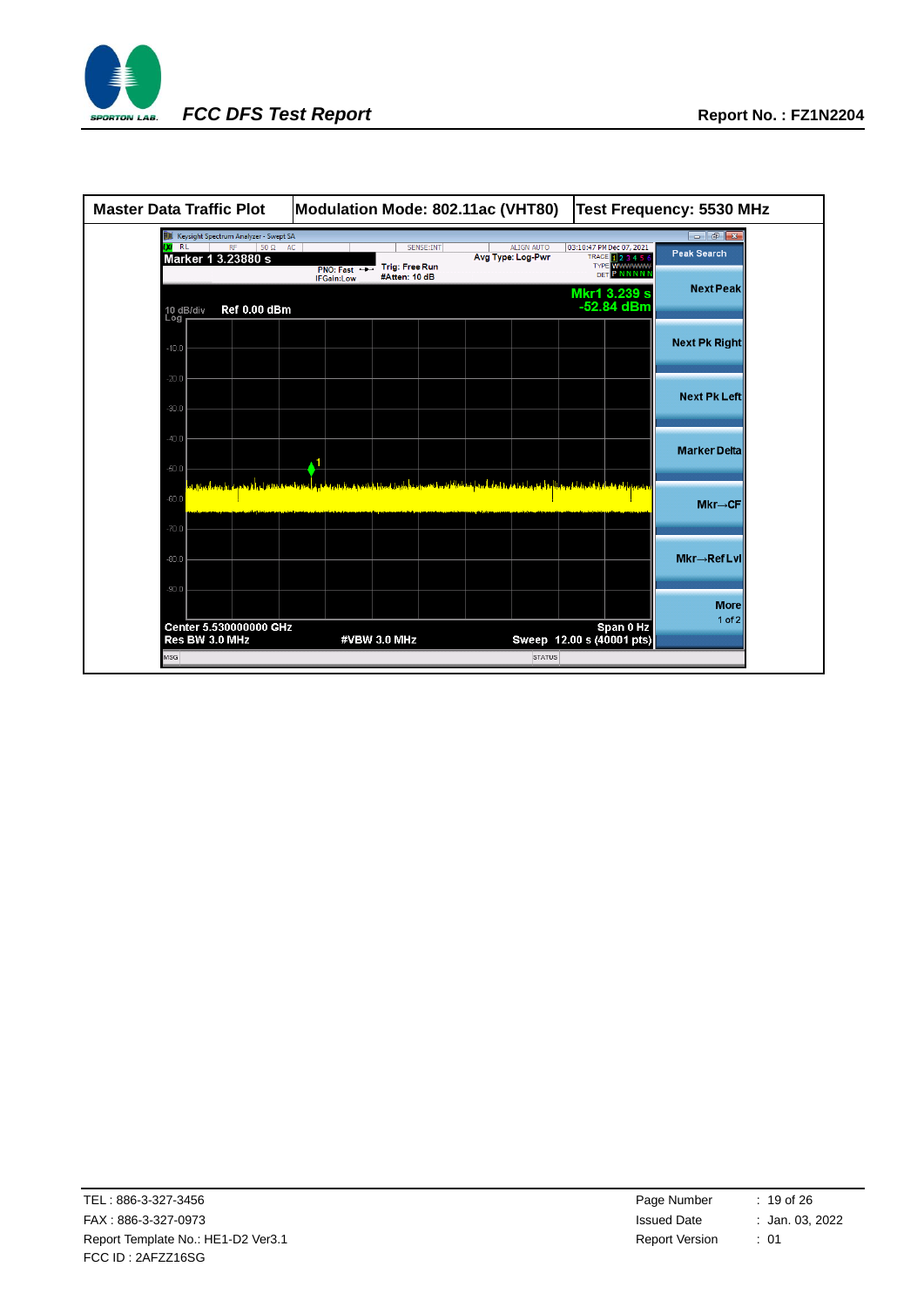

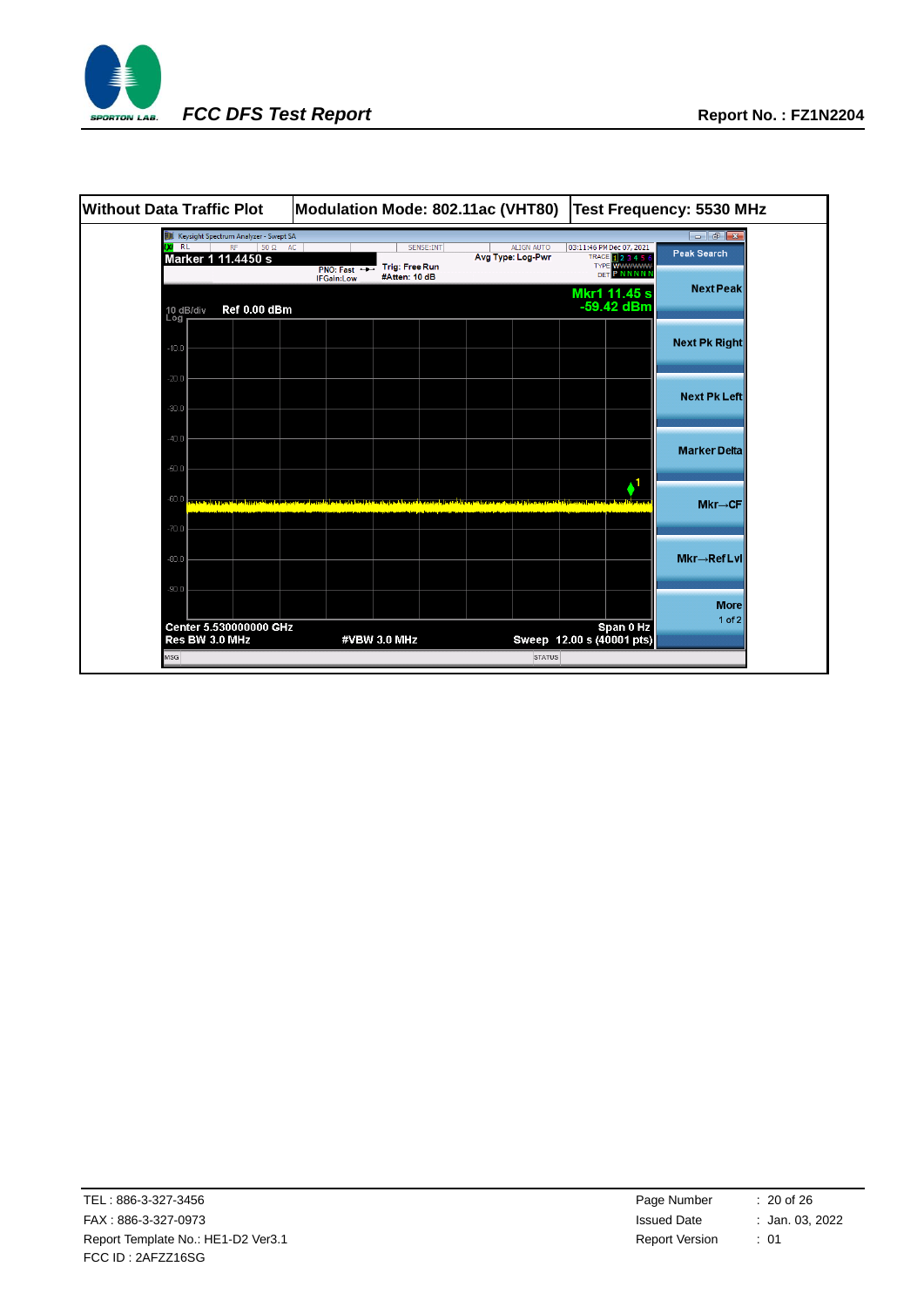

# <span id="page-20-0"></span>**3.3 In-service Monitoring**

### **3.3.1 In-service Monitoring Limit**

| <b>In-service Monitoring Limit</b> |                                                                                                   |  |  |
|------------------------------------|---------------------------------------------------------------------------------------------------|--|--|
| Channel Move Time                  | 10 <sub>sec</sub>                                                                                 |  |  |
|                                    | Channel Closing Transmission Time   200 ms + an aggregate of 60 ms over remaining 10 sec periods. |  |  |
| Non-occupancy period               | Minimum 30 minutes                                                                                |  |  |

#### **3.3.2 Measuring Instruments**

Refer a test equipment and calibration data table in this test report.

#### **3.3.3 Test Procedures**

|             | <b>Test Method</b>                                                                                                                                                                                                                                                                                                                                                                                                                                                   |
|-------------|----------------------------------------------------------------------------------------------------------------------------------------------------------------------------------------------------------------------------------------------------------------------------------------------------------------------------------------------------------------------------------------------------------------------------------------------------------------------|
| $\boxtimes$ | Verified during In-Service Monitoring; Channel Closing Transmission Time, Channel Move Time. Client<br>Device will associate with the EUT. Observe the transmissions of the EUT at the end of the radar Burst<br>on the Operating Channel for duration greater than 10 seconds. Measure and record the transmissions<br>from the EUT during the observation time (Channel Move Time). Compare the Channel Move Time and<br>Channel Closing Transmission Time limits. |
| ⊠           | Verified during In-Service Monitoring; Channel Closing Transmission Time, Channel Move Time. One<br>12 sec plot needs to be reported for the Short Pulse Radar Types 0.And zoom-in a 60 ms plot verified<br>channel closing time for the aggregate transmission time starting from 200ms after the end of the radar<br>signal to the completion of the channel move.                                                                                                 |
| ⊠           | Verified during In-Service Monitoring; Non-Occupancy Period. Client Device will associate with the EUT.<br>Observe the transmissions of the EUT at the end of the radar Burst on the Operating Channel for<br>duration greater than 10 seconds. Measure and record the transmissions from the EUT during the<br>observation time (Non-Occupancy Period). Compare the Non-Occupancy Period limits.                                                                    |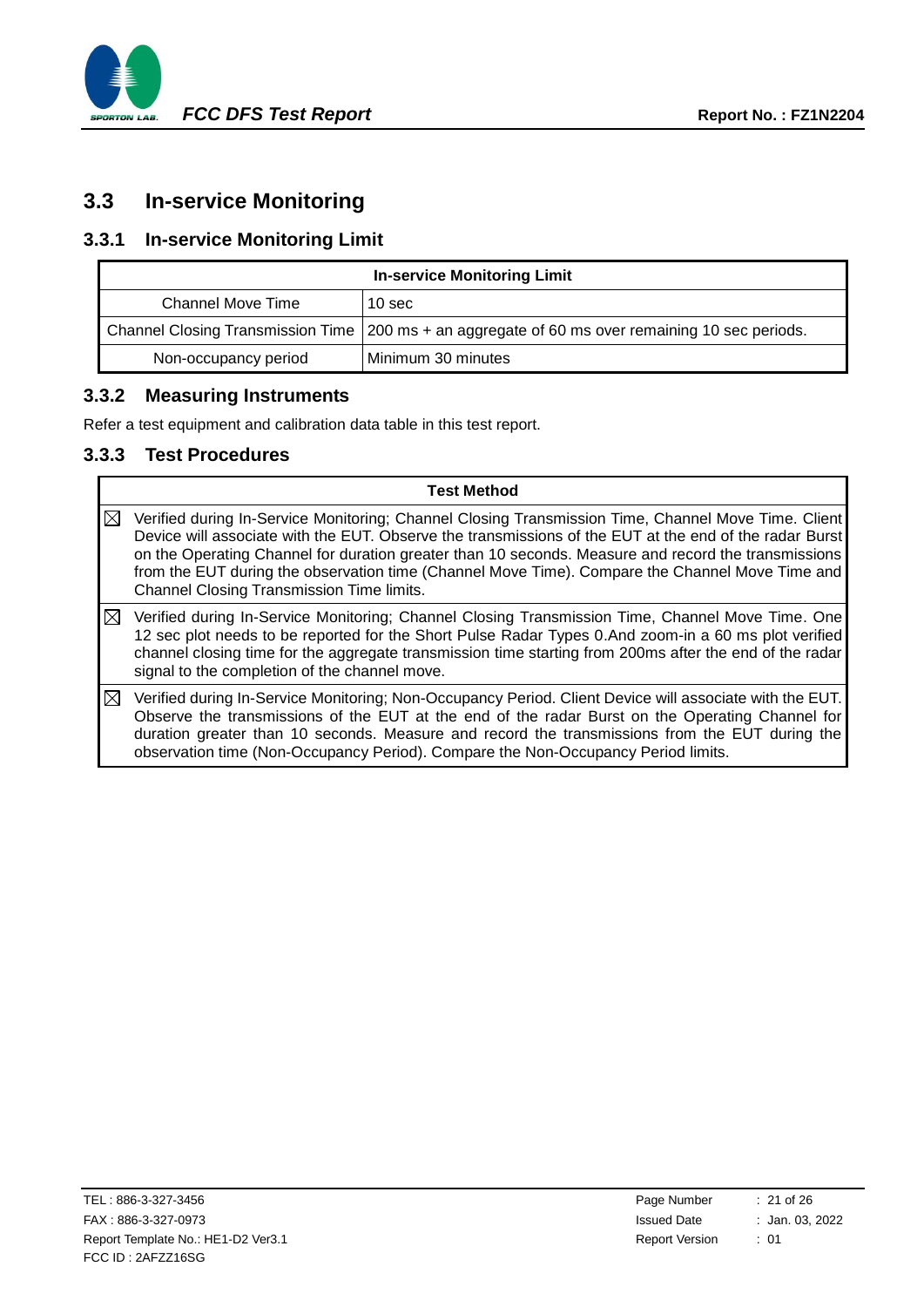

### **3.3.4 Test Result of In-service Monitoring**

#### **Modulation Mode: [802.11ac \(VHT80\)](#page-9-4)**

|                                               | <b>Test Result</b> | Limit            |  |
|-----------------------------------------------|--------------------|------------------|--|
| <b>Parameter</b>                              | Type 0             |                  |  |
| Test Channel (MHz)                            | 5530 MHz           | ۰                |  |
| Channel Move Time (sec.)                      | 0.4043             | < 10s            |  |
| Channel Closing Transmission Time (ms) (Note) | 2.400              | 60 <sub>ms</sub> |  |
| Non-Occupancy Period (min.)                   | $\geq$ 30          | $\geq 30$ min    |  |

Note: The Channel Closing Transmission Time is comprised of 200 milliseconds starting at the beginning of the Channel Move Time plus any additional intermittent control signals required to facilitate a Channel move (an aggregate of 60 milliseconds) during the remainder of the 10 seconds period. The aggregate duration of control signals will not count quiet periods in between transmissions.

#### **3.3.5 Test Plot of In-Service Monitoring for Channel Move Time**

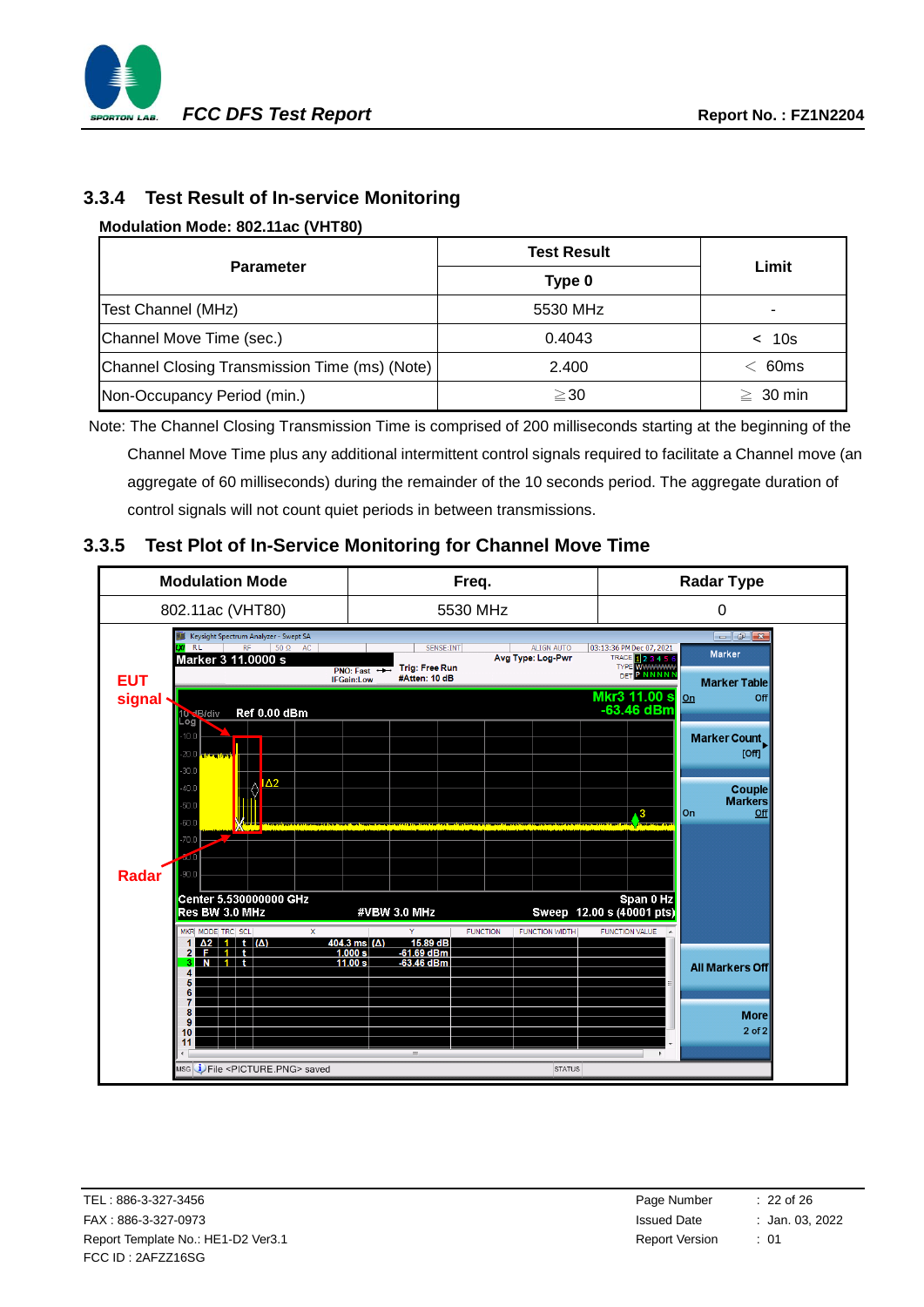

### **3.3.6 Test Plot of In-Service Monitoring for Channel Closing Transmission Time**

| <b>Modulation Mode</b>                                                | Freq.                                                        | <b>Radar Type</b>                                                                                      |  |
|-----------------------------------------------------------------------|--------------------------------------------------------------|--------------------------------------------------------------------------------------------------------|--|
| 802.11ac (VHT80)                                                      | 5530 MHz                                                     | $\pmb{0}$                                                                                              |  |
| Time plus 60ms additional intermittent control signals                |                                                              | Channel Closing Transmission Time is comprised of 200 ms starting at the beginning of the Channel Move |  |
| Zoom<br>$\mathbf{0}$                                                  |                                                              | Z1[s]<br>1.2s                                                                                          |  |
| $-10$<br>$-20$<br>$-30$                                               |                                                              | Z2[s]<br>2.2s<br>Zoom TX                                                                               |  |
| $-40 -$<br>$-50$                                                      |                                                              | 2.4ms<br>Zoom TX Sample                                                                                |  |
| $-60$<br>$-70$<br>$-80$                                               |                                                              | 8<br>DC-Zoom<br>0.0024                                                                                 |  |
| $-90$<br>$-100 -$<br>1.2<br>1.25<br>1.3<br>1.35<br>1.4<br>1.45<br>1.5 | $1.6\,$<br>1.7<br>1.8<br>1.9<br>1.55<br>1.65<br>1.75<br>1.85 | 1.95<br>2.05<br>2.1<br>2.15<br>2.2<br>$\overline{2}$                                                   |  |
|                                                                       |                                                              |                                                                                                        |  |
|                                                                       |                                                              |                                                                                                        |  |
|                                                                       |                                                              |                                                                                                        |  |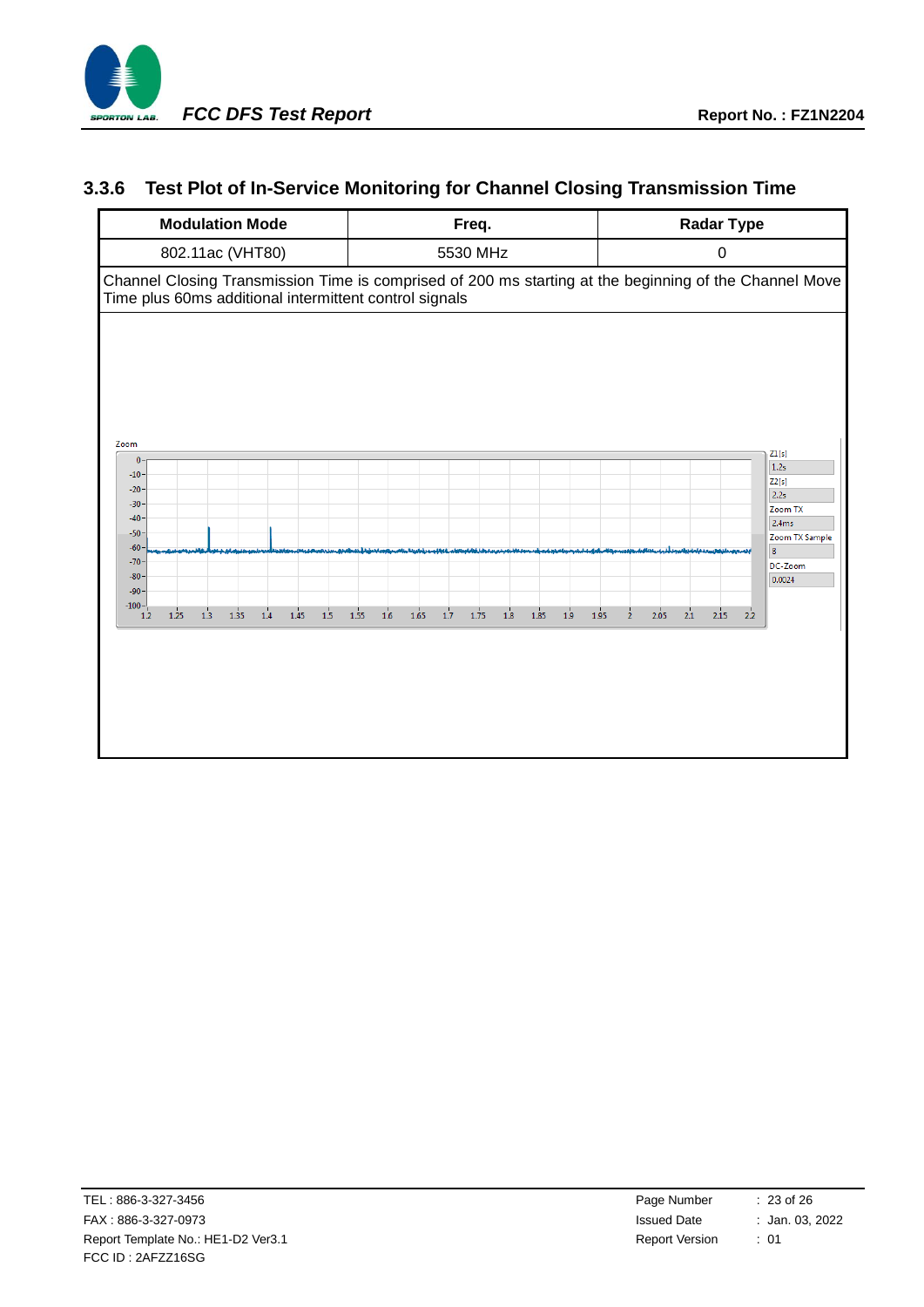

### **3.3.7 Test Plot of In-Service Monitoring for Non-Occupancy Period**

| <b>Modulation Mode</b>                                                                                                                                                                                    | Freq.                                                                                                                                                                                |  |  |  |
|-----------------------------------------------------------------------------------------------------------------------------------------------------------------------------------------------------------|--------------------------------------------------------------------------------------------------------------------------------------------------------------------------------------|--|--|--|
| 802.11ac (VHT80)                                                                                                                                                                                          | 5530 MHz                                                                                                                                                                             |  |  |  |
| Non-associated test<br>Master was off.<br>UUT power up.                                                                                                                                                   | During the 30 minutes observation time, The UUT did not make any transmissions in the DFS band after                                                                                 |  |  |  |
| Keysight Spectrum Analyzer - Swept SA<br>$\overline{u}$ RL<br>RF<br>$50 \Omega$ AC<br>SENSE:INT<br>Marker 3 1.83375 ks<br><b>Trig: Free Run</b><br><b>PNO: Fast</b><br>#Atten: 10 dB<br><b>IFGain:Low</b> | $\Box$ $\Box$<br><b>ALIGN AUTO</b><br>03:51:23 PM Dec 07, 2021<br><b>Marker</b><br>Avg Type: Log-Pwr<br>TRACE 1 2 3 4 5 6<br><b>TYPE WWWWW</b><br><b>DET PNNNNN</b><br>Select Marker |  |  |  |
| Ref 0.00 dBm<br>10 dB/div<br>∟og<br>10.0<br>$\chi_{2}$<br>20.0                                                                                                                                            | <b>Mkr3 1.834 ks</b><br>3 <sup>2</sup><br>-60.36 dBm<br><b>Normal</b>                                                                                                                |  |  |  |
| 30.0<br>40.0<br>$-50.0$<br>$\lambda$ 1 $\Delta$ 2<br>$-60.0$                                                                                                                                              | <b>Delta</b>                                                                                                                                                                         |  |  |  |
| $-70.0$<br>$-80.0$<br>$-90.0$                                                                                                                                                                             | Fixed⊳                                                                                                                                                                               |  |  |  |
| Center 5.530000000 GHz<br>Res BW 3.0 MHz<br>#VBW 3.0 MHz<br>MKR MODE TRC SCL<br>X                                                                                                                         | Span 0 Hz<br>Sweep 2.000 ks (40001 pts)<br>Off<br><b>FUNCTION VALUE</b><br><b>FUNCTION</b><br><b>FUNCTION WIDTH</b>                                                                  |  |  |  |
| $1 \Delta 2$ 1 t $(\Delta)$<br>$10.00 s(\Delta)$<br>$-47.38$ dB<br>33.75 s<br>$-13.96$ dBm<br>2 <sub>1</sub><br>$-60.36$ dBm<br>3 N 11<br>1.834 ks<br>5<br>6                                              | <b>Properties</b>                                                                                                                                                                    |  |  |  |
| 7<br>8<br>9<br>10<br>11<br>Ш                                                                                                                                                                              | <b>More</b><br>$1$ of $2$                                                                                                                                                            |  |  |  |
| <b>MSG</b>                                                                                                                                                                                                | <b>STATUS</b>                                                                                                                                                                        |  |  |  |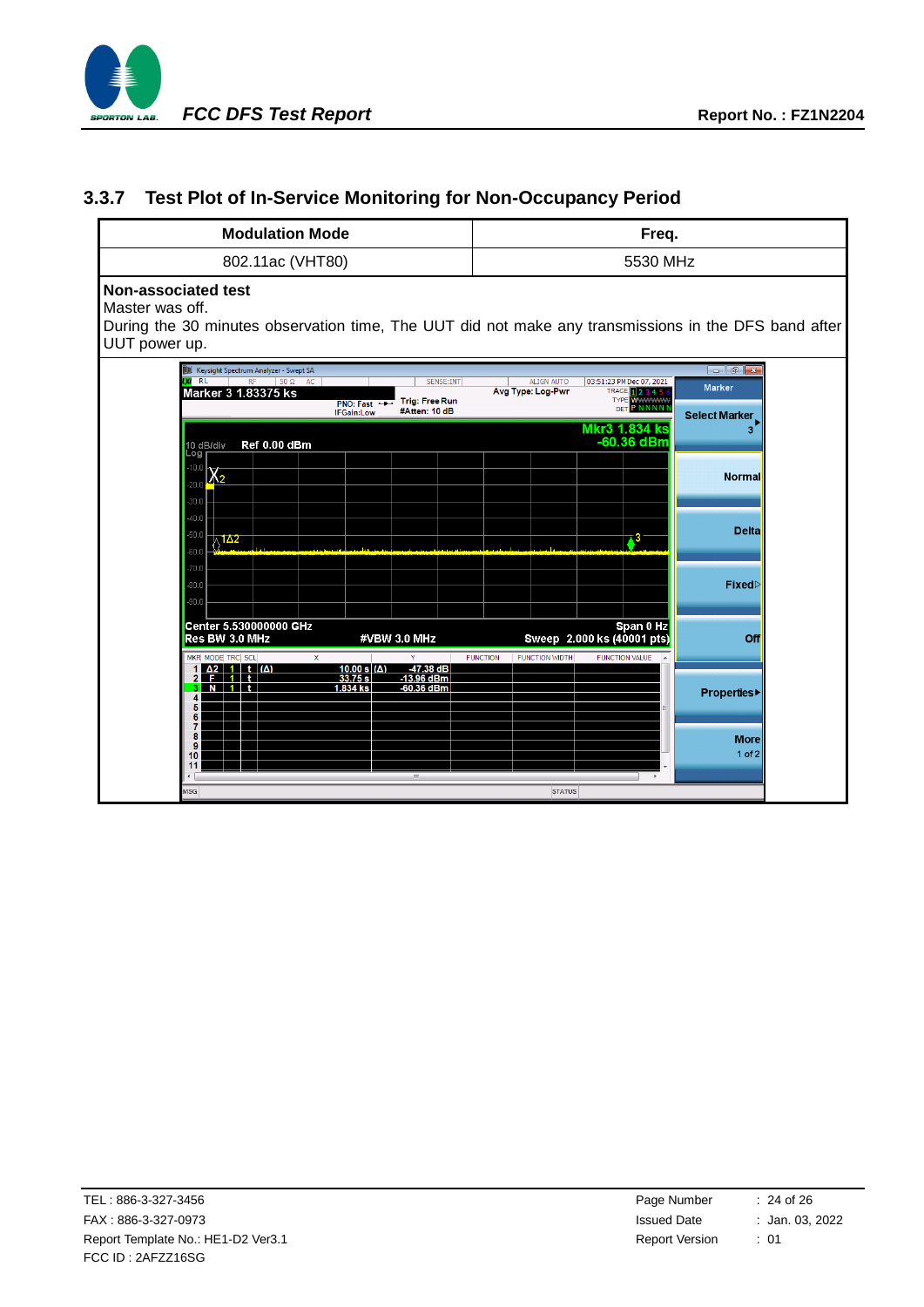

# <span id="page-24-0"></span>**4 Test Equipment and Calibration Data**

| <b>Instrument</b>          | Manufacturer/<br><b>Brand Name</b> | Model No. | Serial No. | Spec.     | <b>Calibration</b><br>Date | <b>Calibration Due</b><br>Date |
|----------------------------|------------------------------------|-----------|------------|-----------|----------------------------|--------------------------------|
| Signal Analyzer            | Keysight                           | N9010A    | MY55150165 | 9kHz~7GHz | 02/Dec/2021                | 01/Dec/2022                    |
| Vector Signal<br>Generator | Keysight                           | N5182B    | MY53051912 | 9kHz~6GHz | 24/Dec/2020                | 23/Dec/2021                    |